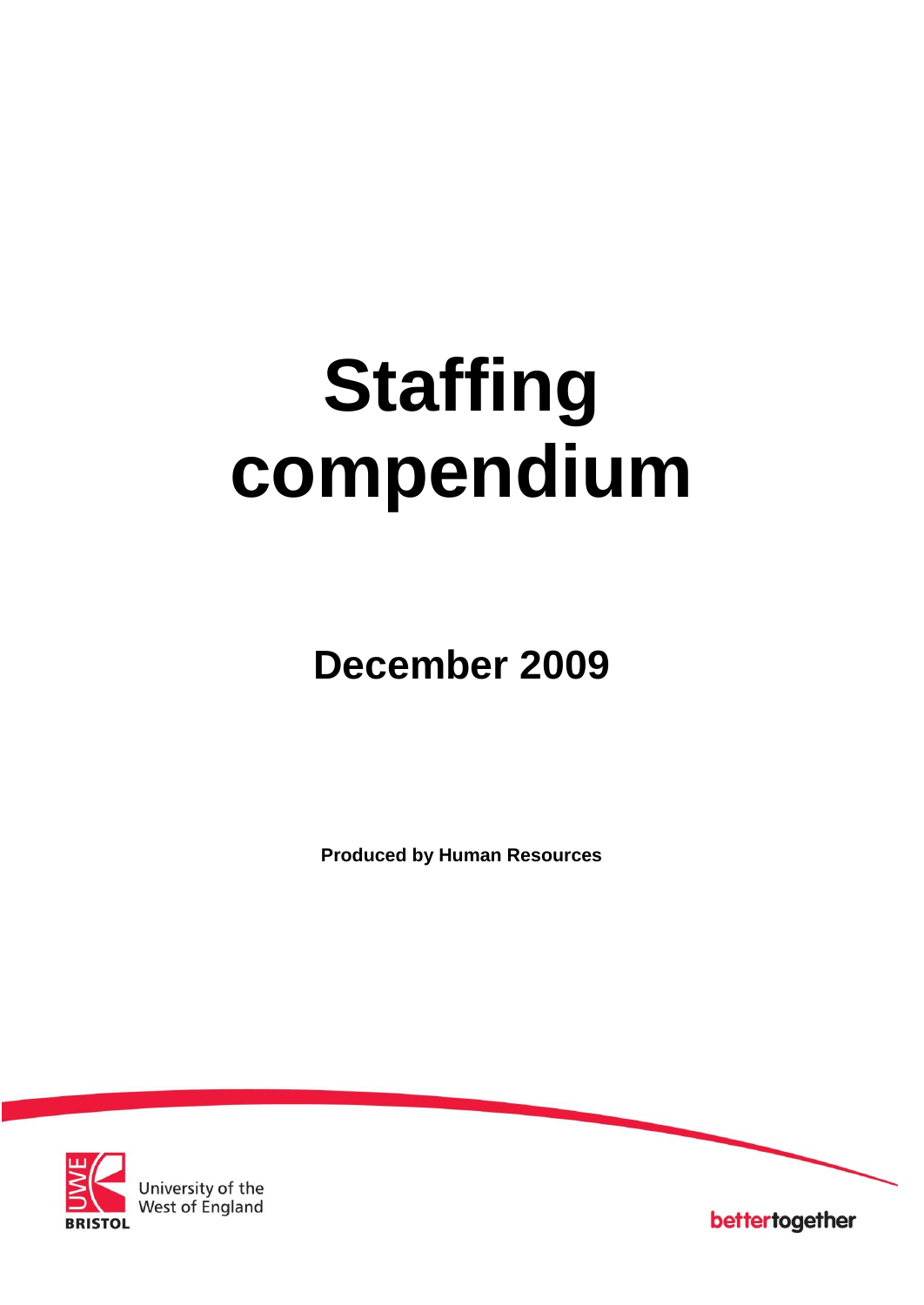#### **Introduction**

This is the second annual staffing compendium to be produced for the University.

This year's compendium expands on the content included in the first compendium (published in December 2008); it now incorporates 22 tables of data compared with 17 in the 2008 version.

The compendium is based on data held in the University's HR payroll system (SAP). The SAP database is populated with information supplied by employees on their application for employment form; the database is then updated with information supplied by employees in response to periodic data surveys. The last data survey was carried out in November 2008; this survey collected an expanded range of equality and diversity information.

Around 50% of staff responded to the last data survey. For those staff who did not respond to the survey the equality and diversity data already held in SAP has been carried forward and used for this analysis. We plan to carry out a further data survey towards the end of 2010.

I hope this compendium will be useful and informative in understanding the current workforce profile of the University, and in highlighting areas where we need to make improvements.

This compendium also provides a rich source of data for managers carrying out equality impact assessments.

If you have any ideas for how the compendium might be improved or have any queries relating to the data and its analysis then please contact Lesley Donnithorne in the Systems Administration Team [\(Lesley2.Donnithorne@uwe.ac.uk\)](mailto:Lesley2.Donnithorne@uwe.ac.uk) or Angeline Carrozza in the Equality and Diversity Unit [\(Angeline.Carrozza@uwe.ac.uk](mailto:Angeline.Carrozza@uwe.ac.uk) ) within Human Resources.

Ian Apperley HR Director

April 2010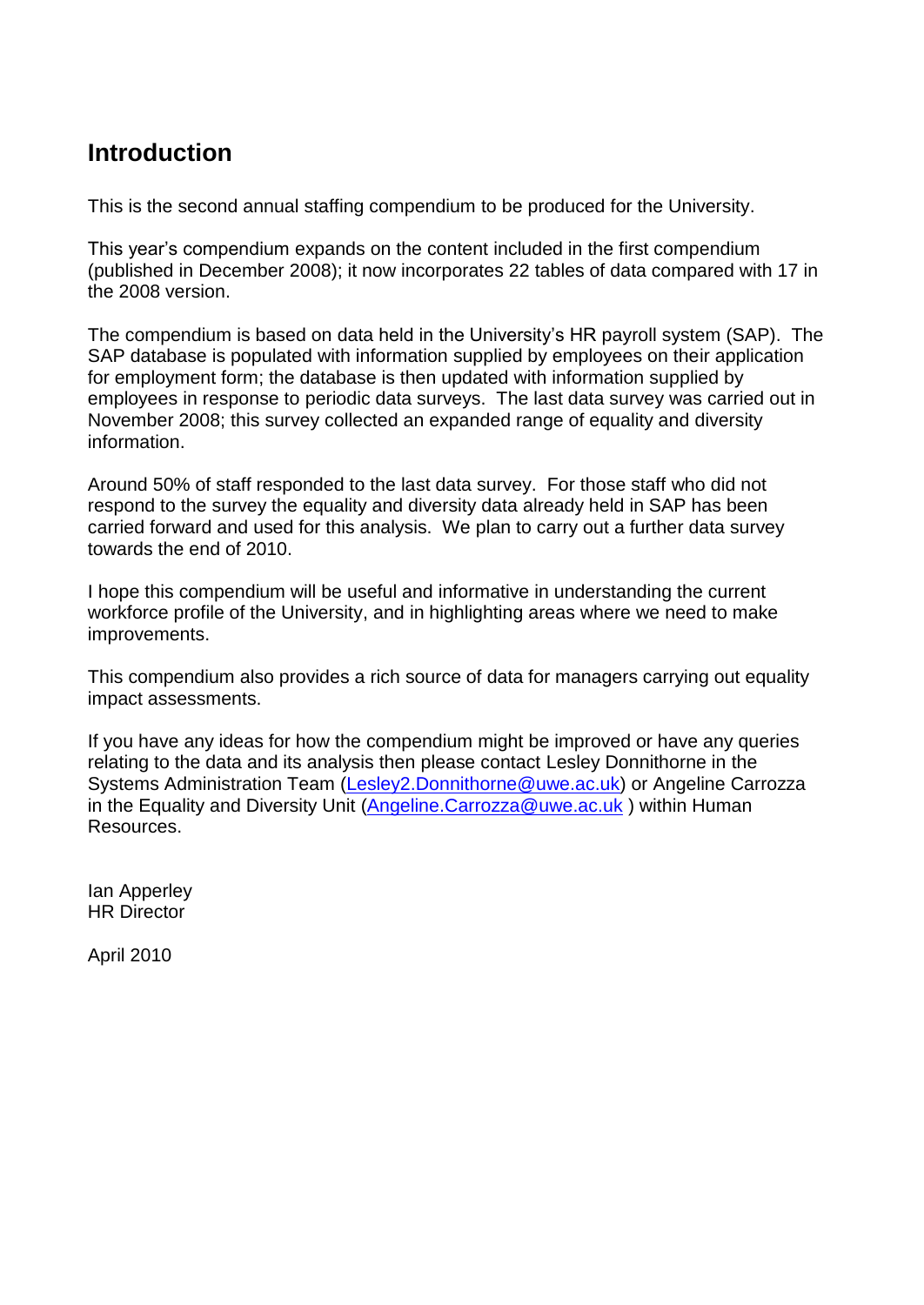#### **Index**

#### **Section 1 – Staff employment**

- TABLE 1 STAFF IN POST
- TABLE 2 GENDER / ETHNICITY / DISABILITY BY EMPLOYEE GROUP AND GRADE
- TABLE 3 AGE
- TABLE 4 SEXUAL ORIENTATION
- TABLE 5 RELIGION AND BELIEF
- TABLE 6 ETHNIC ORIGIN
- TABLE 7 NATIONALITY
- TABLE 8 CONTRACT TYPE
- TABLE 9 MODE OF EMPLOYMENT

#### **Section 2 – Staff recruitment**

- TABLE 10 RECRUITMENT BY GENDER / ETHNICITY / DISABILITY
- TABLE 11 RECRUITMENT TO THE TEMPORARY STAFF UNIT

#### **Section 3 – Leavers**

- TABLE 12 LEAVERS
- TABLE 13 REASONS FOR LEAVING

#### **Section 4 – Staff development and career progression**

- TABLE 14 INTERNAL TRAINING COURSE ATTENDANCES
- TABLE 15 CAREER PROGRESSION
- TABLE 16 TYPES OF CAREER PROGRESSION
- **Section 5 – Formal procedures**
- TABLE 17 STAFF GRIEVANCES
- TABLE 18 STAFF DISCIPLINARY CASES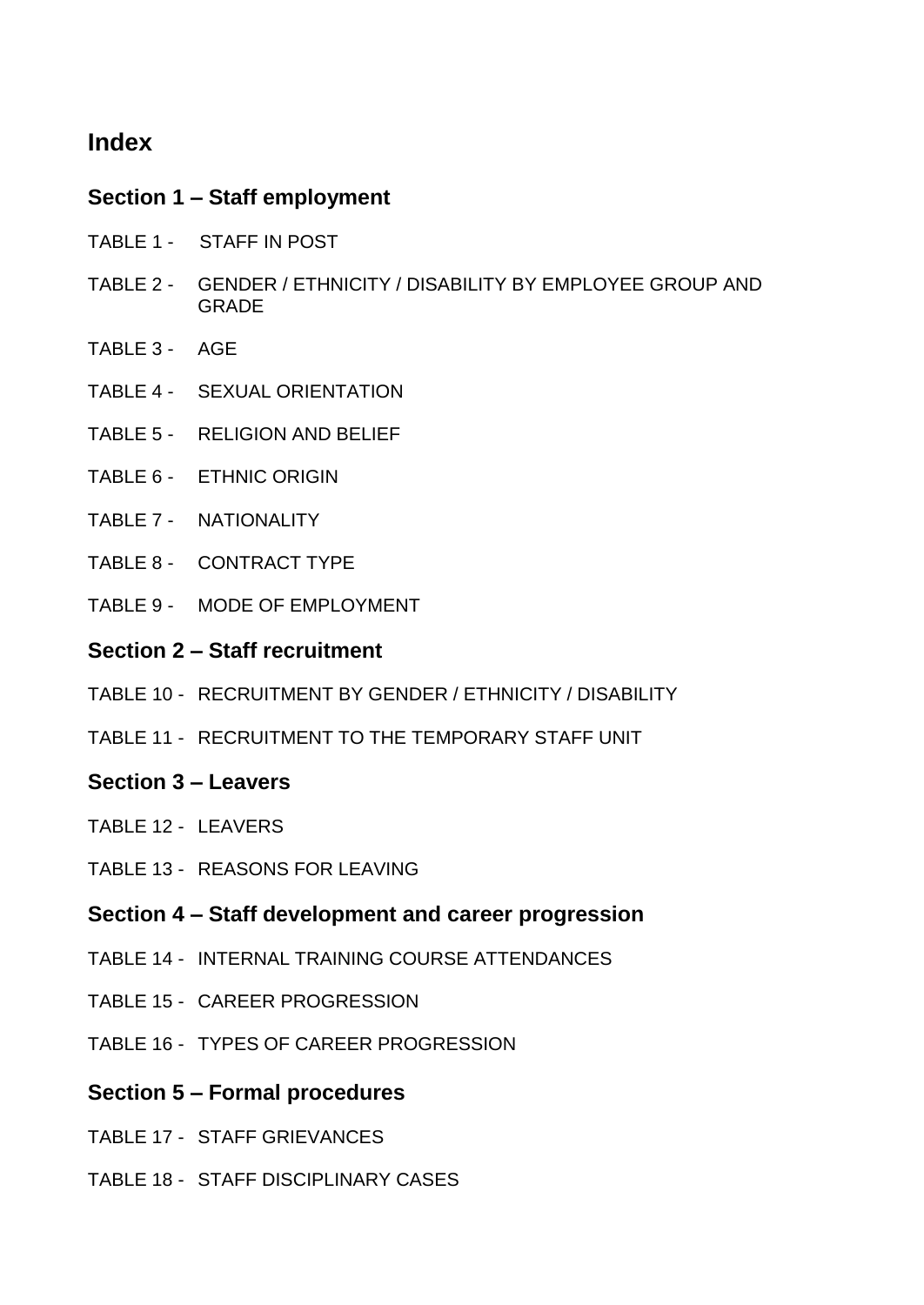#### **Section 6 – Sickness absence**

- TABLE 19 SICKNESS RATES
- TABLE 20 REASONS FOR SICKNESS ABSENCE

#### **Section 7 – Employee assistance programme**

TABLE 21 - USE OF SERVICES

#### **Section 8 – Benchmark performance indicators**

TABLE 22 - COMPARISONS WITH HE AND PUBLIC SECTOR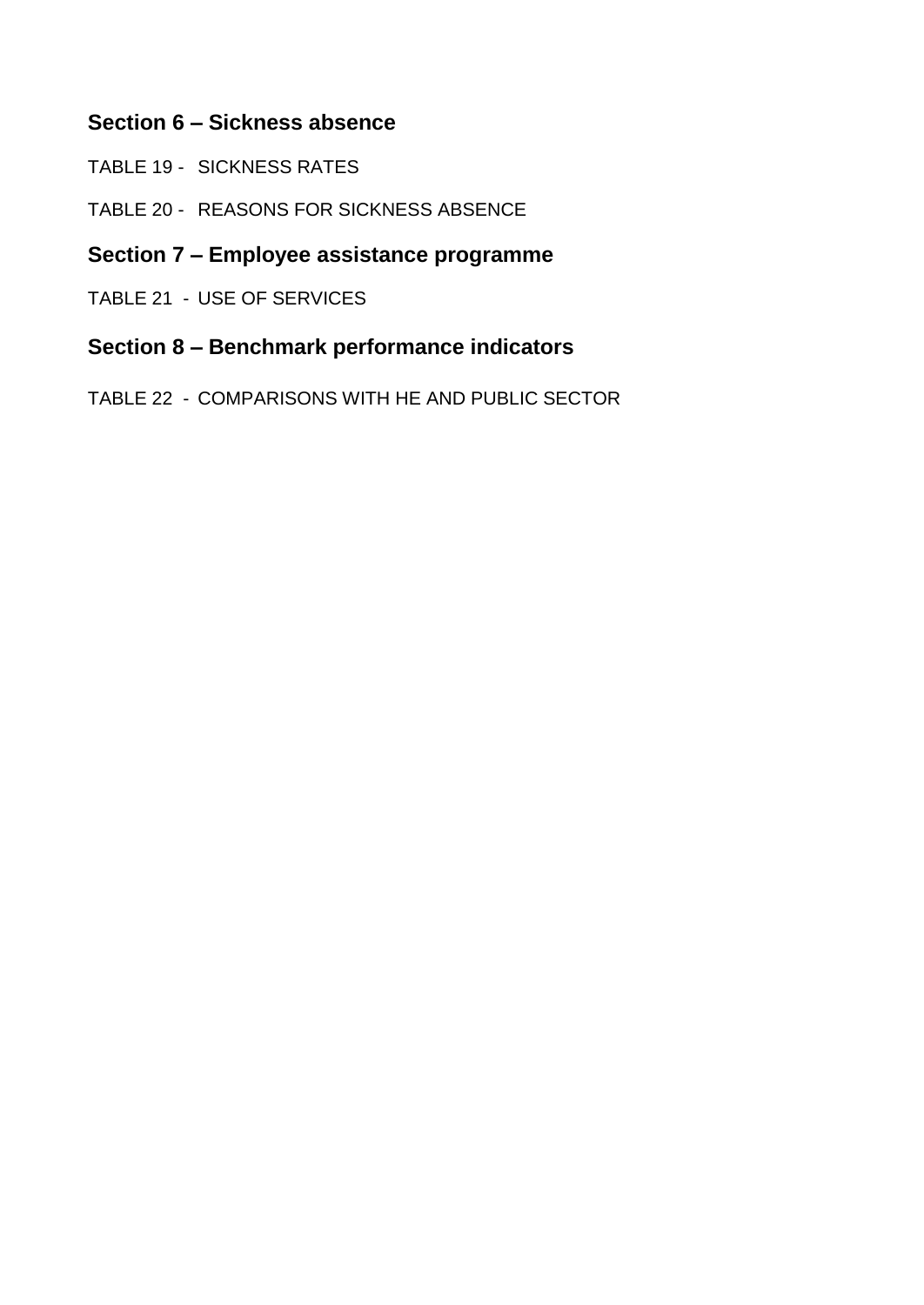#### **Section 1 – Staff employment**

#### TABLE 1 – STAFF IN POST AT 31/12/2009

| <b>FACULTY/SERVICE</b>            | <b>HEADS</b>            | FTE*             | <b>HEADS</b><br>2008 | FTE*<br>2008 | <b>HEADS</b><br>2007 | FTE*<br>2007 |
|-----------------------------------|-------------------------|------------------|----------------------|--------------|----------------------|--------------|
| <b>Bristol Business School</b>    | 216                     | 192              |                      |              |                      |              |
| <b>Creative Arts</b>              | 237                     | 194              |                      |              |                      |              |
| Environment & Technology          | 468                     | 435              |                      |              |                      |              |
| <b>Health &amp; Life Sciences</b> | 552                     | 487              |                      |              |                      |              |
| Social Sciences & Humanities      | 399                     | 357              |                      |              |                      |              |
| Faculty totals                    | 1872                    | 1665             | 1839                 | 1651         | 1856                 | 1680         |
| <b>Academic Registry</b>          | 31                      | 27               |                      |              |                      |              |
| Admissions and International Rct. | 33                      | 31               |                      |              |                      |              |
| <b>Centre for Performing Arts</b> | 4                       | 3                |                      |              |                      |              |
| <b>Directorate</b>                | 20                      | 19               |                      |              |                      |              |
| Dean of Students                  | $\overline{\mathbf{4}}$ | 4                |                      |              |                      |              |
| Development and Alumni            | $\overline{2}$          | $\overline{2}$   |                      |              |                      |              |
| <b>Facilities</b>                 | 460                     | 352              |                      |              |                      |              |
| Finance                           | 58                      | 53               |                      |              |                      |              |
| <b>Human Resources</b>            | 51                      | 46               |                      |              |                      |              |
| <b>IT Services</b>                | 150                     | 143              |                      |              |                      |              |
| <b>Library Services</b>           | 153                     | 120              |                      |              |                      |              |
| Marketing and Communications      | 22                      | 18               |                      |              |                      |              |
| <b>Outreach Centre</b>            | 10                      | $\boldsymbol{9}$ |                      |              |                      |              |
| Planning & Business Intelligence  | 6                       | 6                |                      |              |                      |              |
| Research, Business & Innovation   | 50                      | 45               |                      |              |                      |              |
| Secretariat                       | 3                       | 3                |                      |              |                      |              |
| <b>Student Services</b>           | 67                      | 56               |                      |              |                      |              |
| Service totals                    | 1124                    | 937              | 1080                 | 901          | 1067                 | 897          |
| Faculty and service sub total     | 2996                    | 2602             | 2919                 | 2552         | 2923                 | 2577         |
| Hourly paid lecturers             | 454                     | 97               | 472                  | $113**$      | 484                  | $149**$      |
| Temporary staff (in assignment)   | 336                     | 184              | 273                  | 163          | 262                  | 163          |
| <b>All staff</b>                  | 3786                    | 2904             | 3664                 | 2828         | 3669                 | 2895         |

 $*$  HPL = full time equivalent

\*\* relates to the total for the previous academic year.

In 2009, 64% of all staff were in faculties and 36% in services. This represents a small change from 2007 and 2008, when 65% of staff were in faculties and 35% in services. This reflects the move of some IT support staff from faculties to IT Services.

The increase in staff numbers from 2008 to 2009 is mainly attributable to the employment of 38 additional lecturing staff, 13 additional researchers, and 63 temporary staff.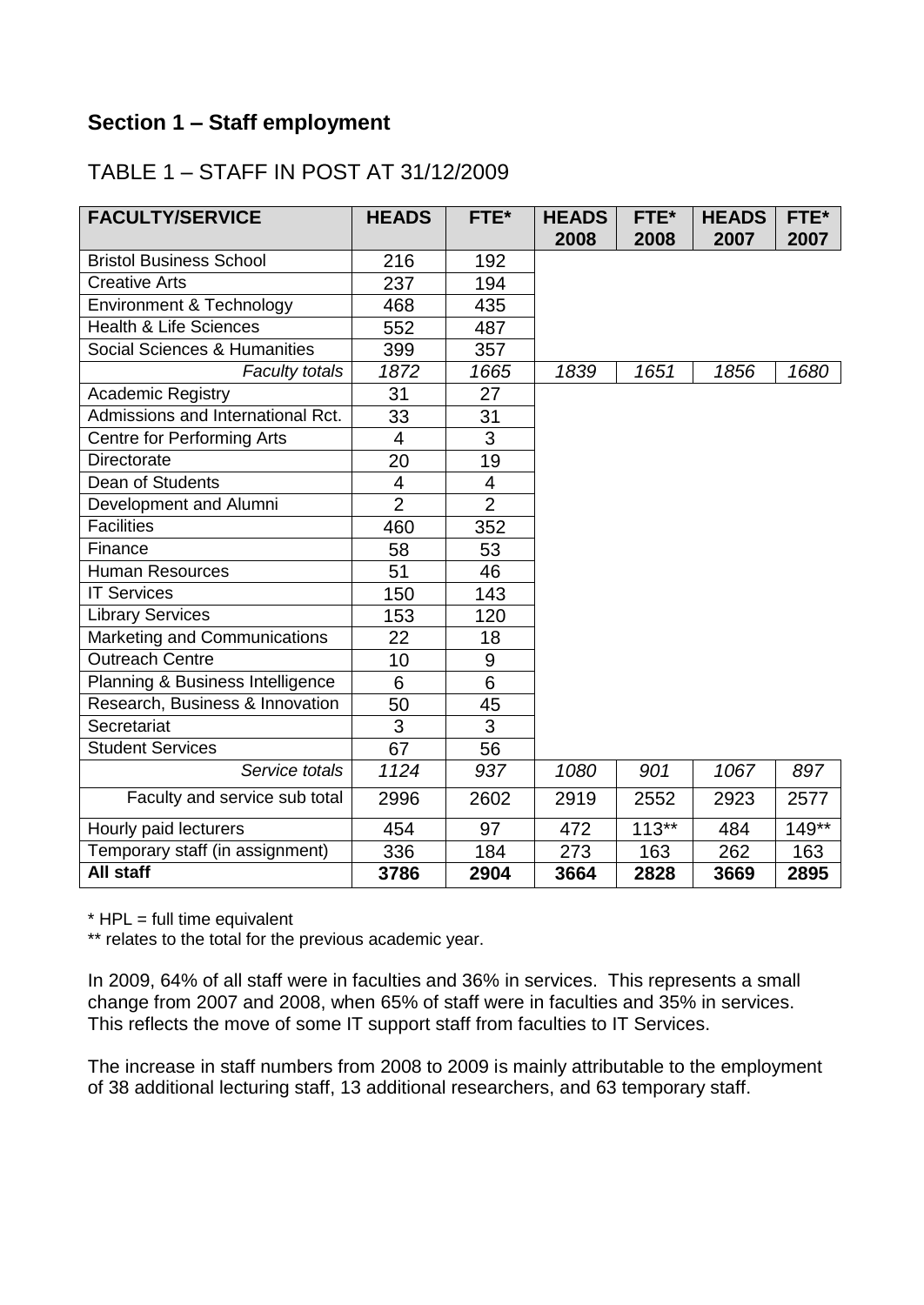#### TABLE 2 – GENDER / ETHNICITY / DISABILITY BY EMPLOYEE GROUP AND GRADE

| <b>EMPLOYEE</b> | <b>YEAR</b>                          | <b>ALL</b>                      |                                 | <b>MALE</b>                     |                                 | <b>FEMALE</b>                   |                                                                               | <b>BME</b>                             |            | <b>WHITE</b>   |                            | <b>ETHNICITY</b>           |                                        | <b>DISABLED</b>                      |            | <b>NOT</b>       |                                  | <b>DISABILITY</b>           |
|-----------------|--------------------------------------|---------------------------------|---------------------------------|---------------------------------|---------------------------------|---------------------------------|-------------------------------------------------------------------------------|----------------------------------------|------------|----------------|----------------------------|----------------------------|----------------------------------------|--------------------------------------|------------|------------------|----------------------------------|-----------------------------|
| <b>GROUP/</b>   |                                      |                                 |                                 |                                 |                                 |                                 |                                                                               |                                        |            |                |                            | <b>NOT</b><br><b>KNOWN</b> |                                        |                                      |            | <b>DISABLED*</b> |                                  | <b>NOT</b><br><b>KNOWN*</b> |
| <b>GRADE</b>    |                                      | No.                             | No.                             | $\frac{0}{0}$                   | No.                             | $\frac{9}{6}$                   | No.                                                                           | $\%$                                   | No.        | $\frac{0}{0}$  | <b>No</b>                  | %                          | <b>No</b>                              | %                                    | No.        | $\%$             | <b>No</b>                        | $\frac{9}{6}$               |
| Senior          |                                      |                                 |                                 |                                 |                                 |                                 |                                                                               |                                        |            |                |                            |                            |                                        |                                      |            |                  |                                  |                             |
| Management      | 2009<br>2008<br>2003<br>1998<br>1993 | 62<br>62<br>55<br>55<br>50      | 47<br>45<br>40<br>42<br>42      | 76%<br>73%<br>73%<br>76%<br>84% | 15<br>17<br>15<br>13<br>8       | 24%<br>27%<br>27%<br>24%<br>16% | $\mathbf 0$<br>$\boldsymbol{0}$<br>$\overline{2}$<br>$\pmb{0}$<br>$\mathbf 0$ | 0%<br>0%<br>3.6%<br>0%<br>0%           | 61<br>61   | 98.4%<br>98.4% | $\mathbf 1$<br>$\mathbf 1$ | 1.6%<br>1.6%               | 6<br>5<br>3<br>$\mathbf 0$<br>1        | 9.7%<br>8.1%<br>5.5%<br>0%<br>2%     | 55<br>55   | 88.7%<br>88.7%   | $\mathbf 1$<br>$\overline{2}$    | 1.6%<br>3.2%                |
| Academic        |                                      |                                 |                                 |                                 |                                 |                                 |                                                                               |                                        |            |                |                            |                            |                                        |                                      |            |                  |                                  |                             |
| Grade J         | 2009<br>2008<br>2003                 | 133<br>134<br>50                | 83<br>87<br>39                  | 62%<br>65%<br>78%               | 50<br>47<br>11                  | 38%<br>35%<br>22%               | 6<br>$\,6$<br>3                                                               | 4.5%<br>4.5%<br>6.0%                   | 126<br>125 | 94.7%<br>93.3% | 1<br>3                     | 0.8%<br>2.2%               | $\overline{2}$<br>3<br>$\overline{0}$  | 1.5%<br>2.2%<br>0%                   | 129<br>127 | 97.0%<br>94.8%   | $\overline{2}$<br>$\overline{4}$ | 1.5%<br>3.0%                |
| Grade I         | 2009<br>2008<br>2003<br>1998<br>1993 | 212<br>209<br>184<br>199<br>179 | 113<br>112<br>125<br>149<br>145 | 53%<br>54%<br>68%<br>75%<br>81% | 99<br>97<br>59<br>50<br>34      | 47%<br>46%<br>32%<br>25%<br>19% | 15<br>16<br>12<br>$\overline{7}$<br>5                                         | 7.0%<br>7.7%<br>6.5%<br>3.5%<br>2.8%   | 193<br>189 | 91.1%<br>90.4% | 4<br>4                     | 1.9%<br>1.9%               | 6<br>5<br>5<br>$\mathbf 0$<br>$\Omega$ | 2.8%<br>2.4%<br>2.7%<br>0%<br>0%     | 203<br>196 | 95.8%<br>93.8%   | 3<br>8                           | 1.4%<br>3.8%                |
| Grade H         | 2009<br>2008<br>2003<br>1998<br>1993 | 748<br>730<br>613<br>614<br>476 | 357<br>352<br>312<br>325<br>310 | 48%<br>48%<br>51%<br>53%<br>65% | 391<br>378<br>301<br>289<br>166 | 52%<br>52%<br>49%<br>47%<br>35% | 49<br>44<br>27<br>18<br>9                                                     | 6.6%<br>6.0%<br>4.4%<br>2.9%<br>1.9%   | 669<br>664 | 89.4%<br>91.0% | 30<br>22                   | 4.0%<br>3.0%               | 22<br>26<br>13<br>6<br>$\overline{4}$  | 2.9%<br>3.6%<br>2.1%<br>1.0%<br>0.8% | 724<br>677 | 96.8%<br>92.7%   | 2<br>27                          | 0.3%<br>3.7%                |
| Grade G         | 2009<br>2008<br>2003<br>1998<br>1993 | 62<br>45<br>88<br>106<br>103    | 28<br>19<br>39<br>57<br>52      | 45%<br>42%<br>44%<br>54%<br>50% | 34<br>26<br>49<br>49<br>51      | 55%<br>58%<br>56%<br>46%<br>50% | 9<br>5<br>8<br>$\overline{4}$<br>3                                            | 14.5%<br>11.1%<br>9.1%<br>3.8%<br>2.9% | 48<br>36   | 77.4%<br>80.0% | 5<br>$\overline{4}$        | 0.6%<br>8.9%               | 1<br>$\mathbf 0$<br>$\overline{2}$     | 1.6%<br>2.2%<br>1.1%<br>0%<br>1.9%   | 61<br>44   | 98.4%<br>97.8%   | 0<br>$\Omega$                    | 0%<br>0%                    |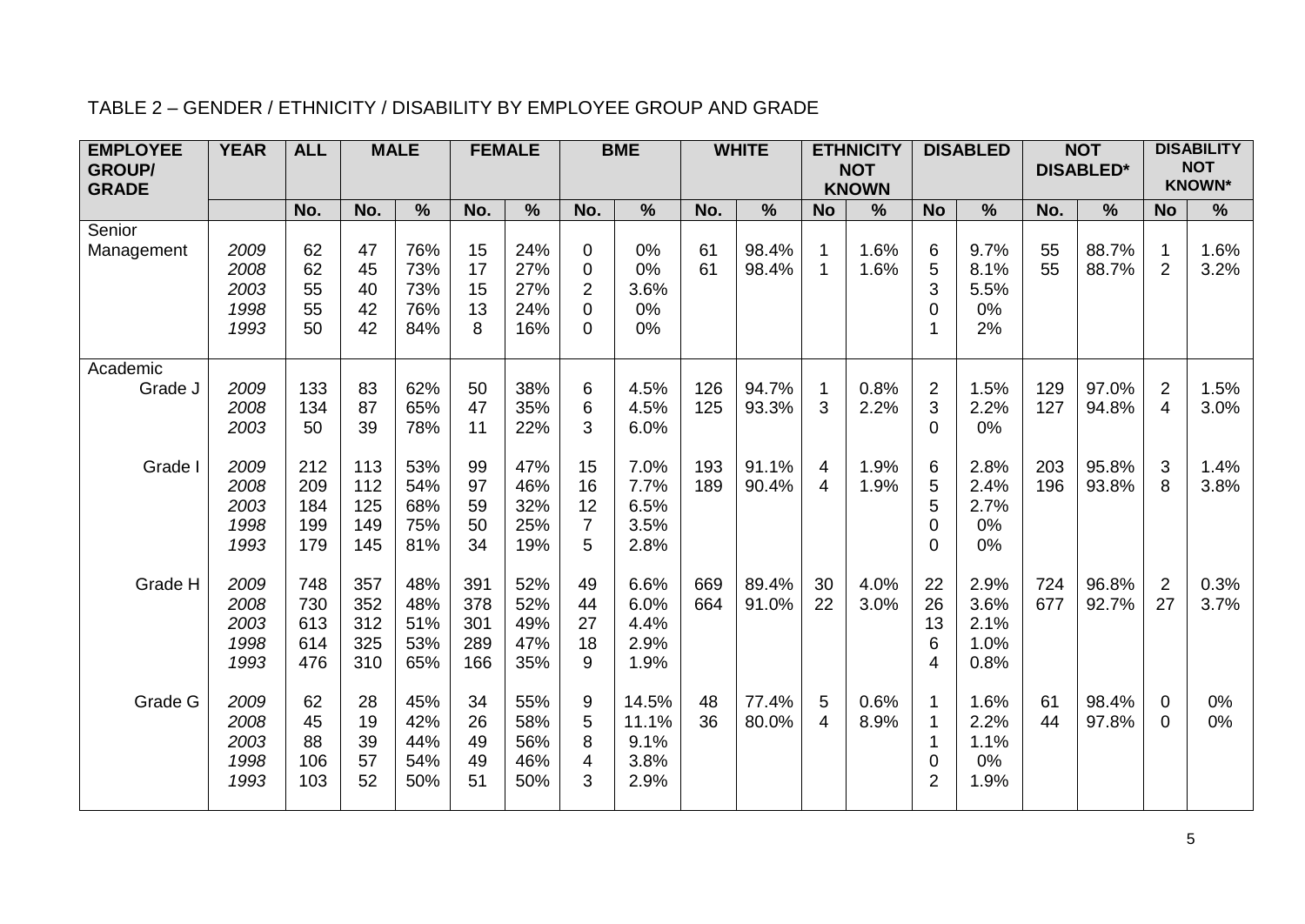| <b>EMPLOYEE</b><br><b>GROUP/</b><br><b>GRADE</b> | <b>YEAR</b>                          | <b>ALL</b>                   |                            | <b>MALE</b>                     |                                | <b>FEMALE</b>                   | <b>BME</b><br>$\frac{0}{6}$<br><b>No</b>              |                                          | <b>WHITE</b> |                | <b>ETHNICITY</b><br><b>NOT</b><br><b>KNOWN</b> |               | <b>DISABLED</b>                  |                                    | <b>NOT</b><br><b>DISABLED*</b> |                | <b>DISABILITY</b><br><b>NOT</b><br><b>KNOWN*</b> |               |
|--------------------------------------------------|--------------------------------------|------------------------------|----------------------------|---------------------------------|--------------------------------|---------------------------------|-------------------------------------------------------|------------------------------------------|--------------|----------------|------------------------------------------------|---------------|----------------------------------|------------------------------------|--------------------------------|----------------|--------------------------------------------------|---------------|
|                                                  |                                      | No.                          | No.                        | $\frac{9}{6}$                   | No.                            | $\frac{0}{6}$                   |                                                       |                                          | No.          | $\frac{9}{6}$  | No.                                            | $\frac{9}{6}$ | <b>No</b>                        | $\frac{9}{6}$                      | No.                            | $\frac{9}{6}$  | <b>No</b>                                        | $\frac{9}{6}$ |
| <b>Hourly Paid</b><br>Lecturers                  | 2009<br>2008                         | 454<br>472                   | 173<br>189                 | 38%<br>40%                      | 281<br>283                     | 62%<br>60%                      | 35<br>38                                              | 7.7%<br>8.1%                             | 389<br>367   | 85.7%<br>77.7% | 30<br>67                                       | 6.6%<br>14.2% | 18<br>19                         | 4.0%<br>4.0%                       | 432<br>432                     | 95.2%<br>91.5% | 4<br>21                                          | 0.9%<br>4.4%  |
| Research<br>Grade H                              | 2009<br>2008<br>2003<br>1999         | 34<br>28<br>17<br>13         | 23<br>20<br>14<br>11       | 68%<br>71%<br>82%<br>85%        | 11<br>8<br>3<br>$\overline{2}$ | 32%<br>29%<br>18%<br>15%        | $\overline{\mathcal{A}}$<br>3<br>$\Omega$<br>$\Omega$ | 11.8%<br>10.7%<br>0%<br>0%               | 30<br>25     | 88.2%<br>89.3% | $\mathbf 0$<br>$\Omega$                        | 0%<br>0%      | 0<br>0<br>1<br>$\mathbf 0$       | 0%<br>0%<br>5.9%<br>0%             | 33<br>26                       | 97.1%<br>92.9% | 1<br>$\overline{2}$                              | 2.9%<br>7.1%  |
| Grade F&G                                        | 2009<br>2008<br>2003<br>1998<br>1993 | 107<br>100<br>98<br>79<br>59 | 48<br>50<br>51<br>52<br>34 | 45%<br>50%<br>52%<br>66%<br>58% | 59<br>50<br>47<br>27<br>25     | 55%<br>50%<br>48%<br>34%<br>42% | 14<br>17<br>14<br>$\overline{7}$<br>$\overline{7}$    | 13.1%<br>17.0%<br>14.3%<br>8.9%<br>11.9% | 89<br>81     | 83.2%<br>81.0% | 4<br>2                                         | 3.7%<br>2.0%  | 3<br>5<br>0                      | 2.8%<br>5.0%<br>0%<br>1.3%<br>1.7% | 102<br>93                      | 95.3%<br>93.0% | $\overline{2}$<br>$\overline{2}$                 | 1.9%<br>2.0%  |
| Admin & Prof                                     |                                      |                              |                            |                                 |                                |                                 |                                                       |                                          |              |                |                                                |               |                                  |                                    |                                |                |                                                  |               |
| G & above                                        | 2009<br>2008<br>2007                 | 306<br>282<br>179            | 132<br>121<br>91           | 43%<br>43%<br>51%               | 174<br>161<br>88               | 57%<br>57%<br>49%               | 18<br>11                                              | 5.9%<br>3.9%                             | 283<br>266   | 92.5%<br>94.3% | 5<br>5                                         | 1.6%<br>1.8%  | 12<br>15                         | 3.9%<br>5.3%                       | 291<br>258                     | 95.1%<br>91.5% | 3<br>9                                           | 1.0%<br>3.2%  |
| Grade A to F                                     | 2009<br>2008<br>2007                 | 801<br>800<br>881            | 185<br>169<br>181          | 23%<br>21%<br>21%               | 616<br>631<br>700              | 77%<br>79%<br>79%               | 44<br>43                                              | 5.5%<br>5.4%                             | 746<br>744   | 93.1%<br>93.0% | 11<br>13                                       | 1.4%<br>1.6%  | 43<br>44                         | 5.4%<br>5.5%                       | 749<br>716                     | 93.5%<br>89.5% | 9<br>40                                          | 1.1%<br>5.0%  |
| <b>Technical</b>                                 |                                      |                              |                            |                                 |                                |                                 |                                                       |                                          |              |                |                                                |               |                                  |                                    |                                |                |                                                  |               |
| G & above                                        | 2009<br>2008<br>2007                 | 74<br>70<br>26               | 58<br>55<br>24             | 78%<br>79%<br>92%               | 16<br>15<br>$\overline{2}$     | 22%<br>21%<br>7%                | $\overline{2}$<br>$\overline{2}$                      | 2.7%<br>2.9%                             | 68<br>64     | 91.9%<br>91.4% | 4<br>4                                         | 5.4%<br>5.7%  | $\overline{2}$<br>$\overline{0}$ | 2.7%<br>0%                         | 72<br>69                       | 97.3%<br>98.6% | $\mathbf 0$<br>1                                 | 0%<br>1.4%    |
| Grade A to F                                     | 2009<br>2008<br>2007                 | 195<br>202<br>184            | 127<br>131<br>140          | 65%<br>65%<br>76%               | 68<br>71<br>44                 | 35%<br>35%<br>24%               | 13<br>10                                              | 6.7%<br>5.0%                             | 170<br>168   | 87.2%<br>83.2% | 12<br>24                                       | 6.2%<br>11.9% | $\overline{7}$<br>9              | 3.6%<br>4.5%                       | 185<br>188                     | 94.9%<br>93.1% | 3<br>5                                           | 1.5%<br>2.4%  |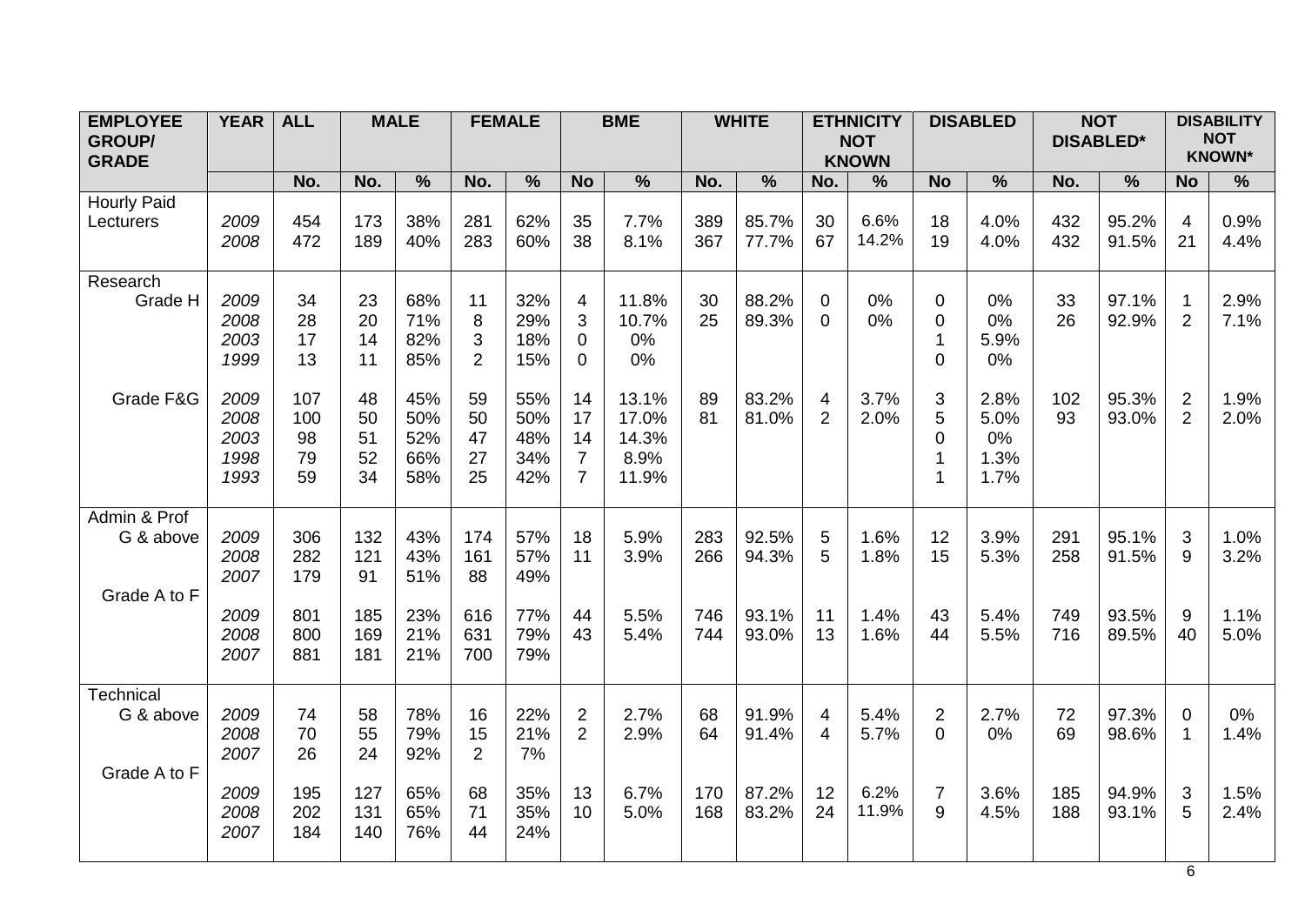| <b>EMPLOYEE</b><br><b>GROUP/</b><br><b>GRADE</b> | <b>YEAR</b> | <b>ALL</b> |      | <b>MALE</b>   | <b>FEMALE</b><br><b>BME</b> |                          | <b>WHITE</b>   |               |      | <b>ETHNICITY</b><br><b>NOT</b><br><b>KNOWN</b> |           | <b>DISABLED</b> |                | <b>NOT</b><br><b>DISABLED*</b> |              | <b>DISABILITY</b><br><b>NOT KNOWN*</b> |                |               |
|--------------------------------------------------|-------------|------------|------|---------------|-----------------------------|--------------------------|----------------|---------------|------|------------------------------------------------|-----------|-----------------|----------------|--------------------------------|--------------|----------------------------------------|----------------|---------------|
|                                                  |             | No.        | No.  | $\frac{9}{6}$ | No.                         | $\overline{\frac{9}{6}}$ | No.            | $\frac{0}{0}$ | No.  | $\%$                                           | No.       | $\frac{9}{6}$   | No.            | $\frac{9}{6}$                  | No.          | $\frac{9}{6}$                          | <b>No</b>      | $\frac{9}{6}$ |
| Manual                                           |             |            |      |               |                             |                          |                |               |      |                                                |           |                 |                |                                |              |                                        |                |               |
| Grade C to E                                     | 2009        | 84         | 64   | 76%           | 20                          | 24%                      | 3              | 3.6%          | 77   | 91.7%                                          | 4         | 4.8%            | 4              | 4.8%                           | 80           | 95.2%                                  | 0              | $0\%$         |
|                                                  | 2008        | 88         | 67   | 76%           | 21                          | 24%                      | 3              | 3.4%          | 82   | 93.2%                                          | 3         | 3.4%            |                | 8.0%                           | 78           | 88.6%                                  | 3              | 3.4%          |
|                                                  | 2003        | 97         | 68   | 70%           | 29                          | 30%                      | $\overline{2}$ | 2.1%          |      |                                                |           |                 | $\overline{2}$ | 2.1%                           |              |                                        |                |               |
|                                                  | 1998        | 96         | 76   | 79%           | 20                          | 21%                      | 0              | 0%            |      |                                                |           |                 |                | 1.0%                           |              |                                        |                |               |
|                                                  | 1993        | 70         | 61   | 87%           | 9                           | 13%                      | 0              | 0%            |      |                                                |           |                 | 2              | 2.9%                           |              |                                        |                |               |
|                                                  |             |            |      |               |                             |                          |                |               |      |                                                |           |                 |                |                                |              |                                        |                |               |
| Grade A&B                                        | 2009        | 178        | 46   | 26%           | 132                         | 74%                      | 13             | 7.3%          | 157  | 88.2%                                          | 8         | 4.5%            | 13             | 7.3%                           | 163          | 91.6%                                  | $\overline{2}$ | 1.1%          |
|                                                  | 2008        | 169        | 50   | 30%           | 119                         | 70%                      | 12             | 7.1%          | 149  | 88.2%                                          | 8         | 4.7%            | 12             | 7.1%                           | 143          | 84.6%                                  | 14             | 8.3%          |
|                                                  | 2003        | 245        | 63   | 26%           | 182                         | 74%                      | 14             | 5.7%          |      |                                                |           |                 | 2              | 0.8%                           |              |                                        |                |               |
|                                                  | 1998        | 291        | 74   | 25%           | 217                         | 75%                      | 2              | 0.7%          |      |                                                |           |                 | U              | $0\%$                          |              |                                        |                |               |
|                                                  | 1993        | 281        | 67   | 24%           | 214                         | 76%                      | 8              | 2.9%          |      |                                                |           |                 | 0              | 0%                             |              |                                        |                |               |
|                                                  |             |            |      |               |                             |                          |                |               |      |                                                |           |                 |                |                                |              |                                        |                |               |
| <b>TSU Temps</b>                                 | 2009        | 429        | 132  | 31%           | 297                         | 69%                      | 34             | 7.9%          | 359  | 83.7%                                          | 36        | 8.4%            | 10             | 2.3%                           | 417          | 97.2%                                  | $\overline{2}$ | 0.5%          |
|                                                  | 2008        | 324        | 103  | 32%           | 221                         | 68%                      | 23             | 7.1%          | 269  | 83.0%                                          | 32        | 9.9%            | 9              | 2.8%                           | 300          | 92.6%                                  | 15             | 4.6%          |
|                                                  |             |            |      |               |                             |                          |                |               |      |                                                |           |                 |                |                                |              |                                        |                |               |
| <b>ALL STAFF</b>                                 |             |            |      |               |                             |                          |                |               |      |                                                |           |                 |                |                                |              |                                        |                |               |
| (excluding                                       | 2009        | 2996       | 1311 | 44%           | 1685                        | 56%                      | 190            | 6.0%          | 2717 | 91.0%                                          | 89        | 3.0%            | 121            | 4.0%                           | 2847<br>2670 | 95.0%                                  | 28             | 0.9%          |
| <b>HPLs &amp;TSU)</b>                            | 2008        | 2919       | 1278 | 44%           | 1641                        | 56%                      | 172            | 5.9%          | 2654 | 90.9%                                          | 93<br>171 | 3.2%            | 132            | 4.5%                           |              | 91.4%                                  | 117            | 4.0%          |
|                                                  | 2003        | 2545       | 1117 | 44%           | 1428                        | 56%                      | 122            | 4.8%          | 2252 | 88.5%                                          | 358       | 6.7%            | 49             | 1.9%                           |              |                                        |                |               |
|                                                  | 1998        | 2397       | 1067 | 45%           | 1330                        | 55%                      | 65             | 2.7%          | 1974 | 82.4%                                          | 286       | 14.9%           | 17             | 0.7%                           |              |                                        |                |               |
|                                                  | 1993        | 2051       | 980  | 48%           | 1071                        | 52%                      | 53             | 2.6%          | 1712 | 83.5%                                          |           | 13.9%           | 14             | 0.7%                           |              |                                        |                |               |
| All staff                                        | 2008        | 3715       | 1570 | 42%           | 2145                        | 58%                      | 233            | 6.3%          | 3290 | 88.6%                                          | 192       | 5.1%            | 160            | 4.3%                           | 3402         | 91.6%                                  | 153            | 4.1%          |
| All staff                                        | 2009        | 3879       | 1616 | 42%           | 2263                        | 58%                      | 259            | 6.7%          | 3465 | 89.3%                                          | 155       | 4.0%            | 149            | 3.8%                           | 3696         | 95.3%                                  | 34             | 0.9%          |

\* Figures for "Not Disabled" include "not known" for staff who did not respond to the survey. The "Disability Not Known" figure is the number of staff that responded to the survey but preferred not to provide information about disability.

The overall male/female ratio remained constant in 2009, consolidating increases in the proportion of women in senior grades in 2008. There have been some further increases in 2009 in the proportion of women in senior academic grades (I and J), the senior research grade and senior technical grades.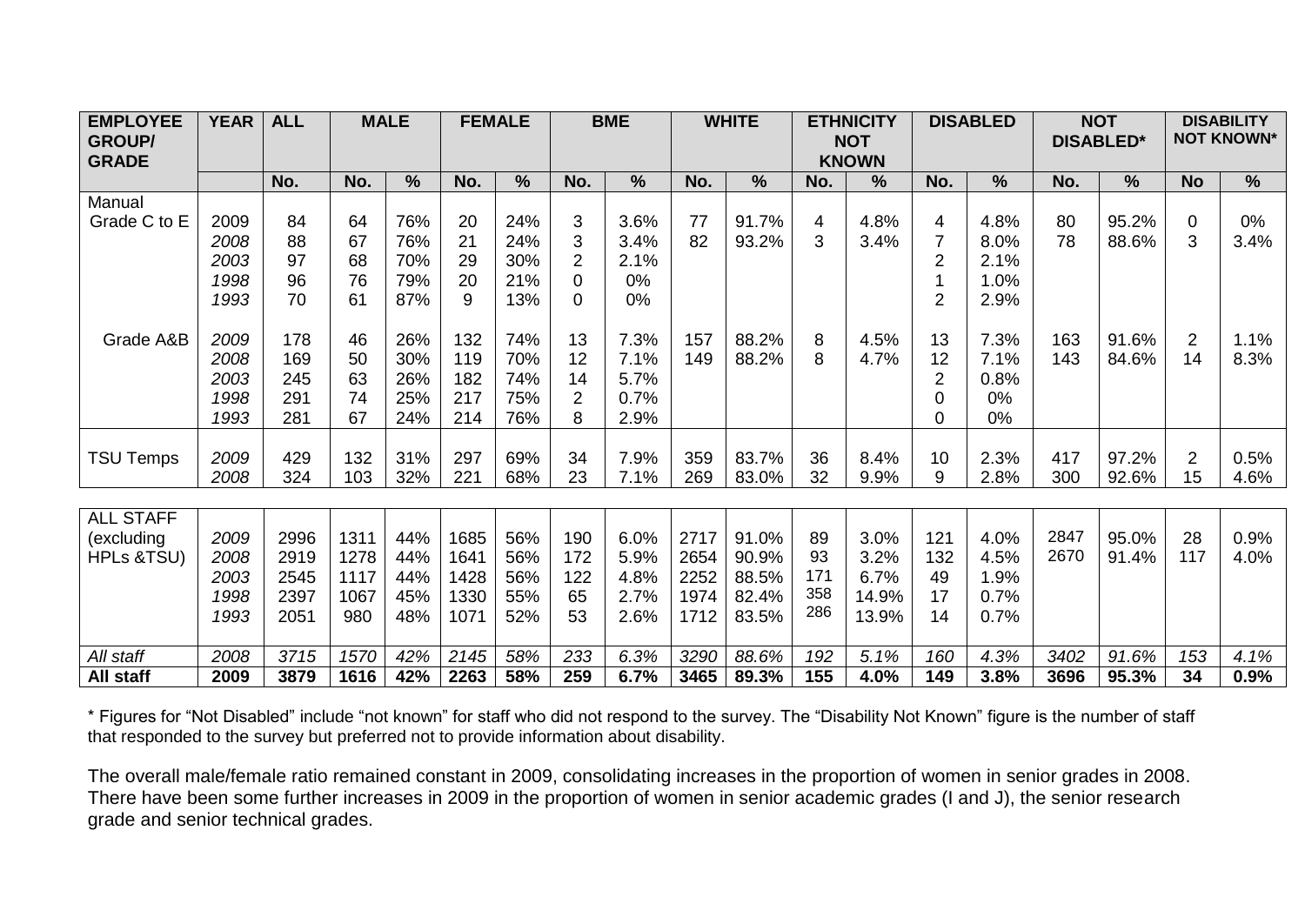#### TABLE 3 – AGE

| <b>AGE BAND</b>            | <b>NUMBER</b><br>2009 | <b>PERCENTAGE</b><br>2009 | <b>NUMBER</b><br>2008 | <b>PERCENTAGE</b><br>2008 |
|----------------------------|-----------------------|---------------------------|-----------------------|---------------------------|
| Under 20                   | 15                    | 0.4%                      | 13                    | 0.3%                      |
| $20 - 24$                  | 160                   | 4.1%                      | 144                   | 3.9%                      |
| Sub total $-$ 24 and under | 175                   | 4.5%                      | 157                   | 4.2%                      |
| 25-29                      | 342                   | 8.8%                      | 334                   | 9.0%                      |
| 30-34                      | 447                   | 11.5%                     | 418                   | 11.3%                     |
| 35-39                      | 497                   | 12.8%                     | 453                   | 12.2%                     |
| 40-44                      | 451                   | 11.6%                     | 443                   | 11.9%                     |
| 45-49                      | 531                   | 13.7%                     | 506                   | 13.6%                     |
| 50-54                      | 554                   | 14.3%                     | 562                   | 15.1%                     |
| 55-59                      | 489                   | 12.6%                     | 485                   | 13.1%                     |
| 60-64                      | 346                   | 8.9%                      | 326                   | 8.8%                      |
| $65 +$                     | 47                    | 1.2%                      | 31                    | 0.8%                      |
| Sub total - 50 and over    | 1436                  | 37%                       | 1404                  | 37.8%                     |
| Sub total - 55 and over    | 882                   | 22.7%                     | 842                   | 22.7%                     |

The average age of a UWE employee is 44 years; this is unchanged since 2007.

#### TABLE 4 – SEXUAL ORIENTATION

| <b>GROUP</b>                   | <b>NUMBER</b><br>2009 | <b>PERCENTAGE</b><br>2009 | <b>NUMBER</b><br>2008 | <b>PERCENTAGE</b><br>2008 |
|--------------------------------|-----------------------|---------------------------|-----------------------|---------------------------|
| <b>Bisexual</b>                | 20                    | 0.5%                      | 18                    | 0.5%                      |
| Gay man                        | 28                    | 0.7%                      | 25                    | 0.7%                      |
| Gay woman/lesbian              | 29                    | 0.7%                      | 29                    | 0.8%                      |
| Heterosexual/straight          | 1779                  | 45.9%                     | 1594                  | 42.9%                     |
| Other                          |                       | 0.2%                      | 5                     | 0.1%                      |
| Not declared/prefer not to say | 173                   | 4.5%                      | 149                   | 4.0%                      |
| No data held                   | 1843                  | 47.5%                     | 1895                  | 51.0%                     |

This table shows that UWE has 2% of staff declaring as lesbian, gay or bisexual (LGB) and this is unchanged from 2008.

#### TABLE 5 – RELIGION AND BELIEF

| <b>GROUP</b>                   | <b>NUMBER</b> | <b>PERCENTAGE</b> | <b>NUMBER</b> | <b>PERCENTAGE</b> |
|--------------------------------|---------------|-------------------|---------------|-------------------|
|                                | 2009          | 2009              | 2008          | 2008              |
| <b>Buddhist</b>                | 24            | 0.6%              | 20            | 0.5%              |
| Christian                      | 859           | 22.2%             | 794           | 21.4%             |
| Hindu                          | 17            | 0.2%              | 15            | 0.4%              |
| Jewish                         | 8             | 0.2%              | 10            | 0.3%              |
| Muslim                         | 28            | 0.7%              | 21            | 0.6%              |
| <b>Sikh</b>                    | 3             | 0.1%              | 3             | 0.1%              |
| Another faith/religion         | 77            | 2.0%              | 68            | 1.8%              |
| No faith/religion              | 793           | 20.5%             | 676           | 18.2%             |
| Not declared/prefer not to say | 224           | 5.8%              | 213           | 5.7%              |
| No data held                   | 1846          | 47.6%             | 1895          | 51.0%             |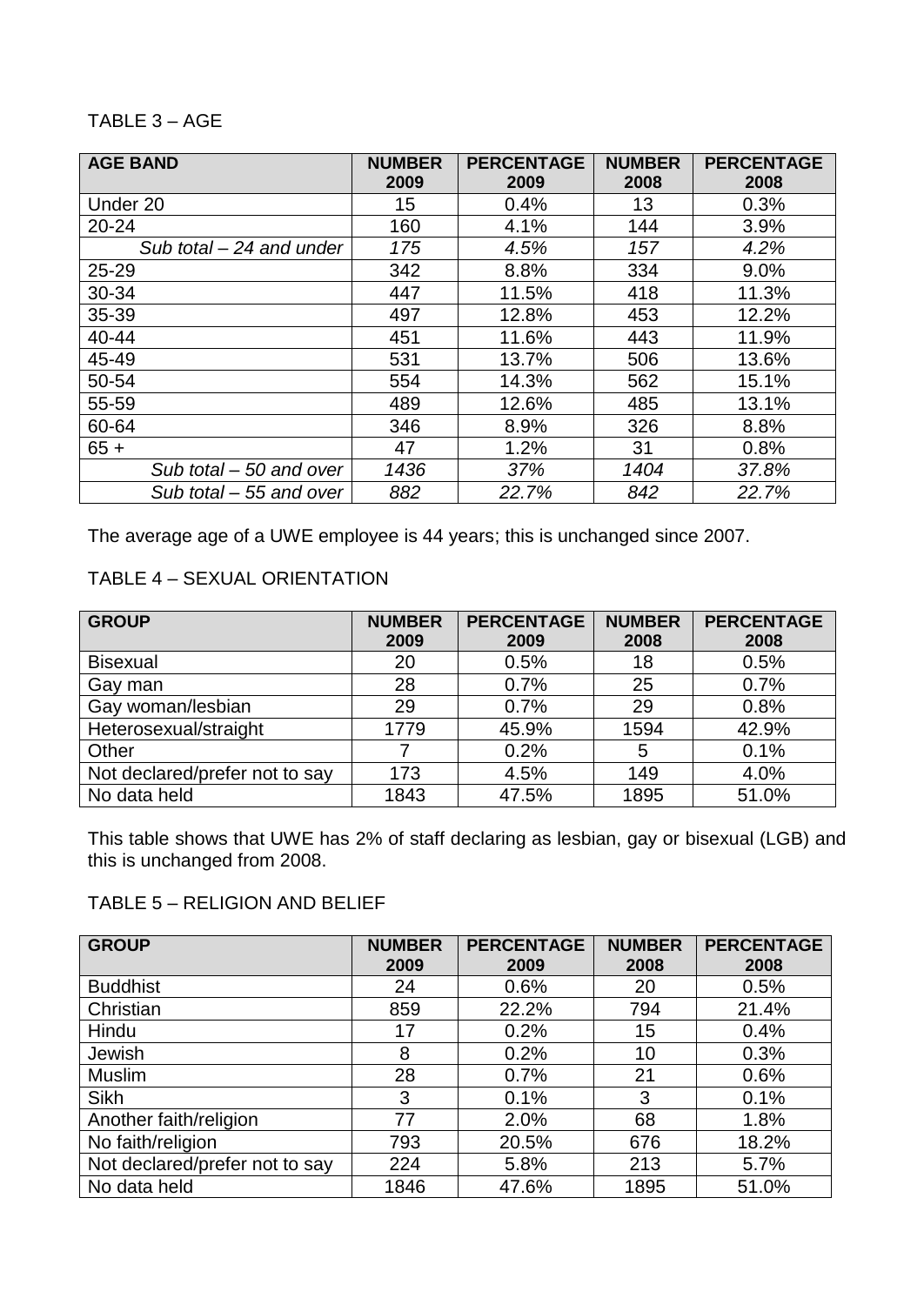#### TABLE 6 – ETHNIC ORIGIN

| <b>GROUP</b>            | <b>NUMBER</b>  | <b>PERCENTAGE</b> | <b>NUMBER</b>   | <b>PERCENTAGE</b> |
|-------------------------|----------------|-------------------|-----------------|-------------------|
|                         | 2009           | 2009              | 2008            | 2008              |
| Asian - Bangladeshi     | 11             | 0.3%              | 12 <sub>2</sub> | 0.3%              |
| Asian – Indian          | 32             | 0.3%              | 32              | 0.9%              |
| Asian - Pakistani       | 18             | 0.5%              | 14              | 0.4%              |
| Asian - Other           | 27             | 0.7%              | 18              | 0.5%              |
| <b>Black - African</b>  | 28             | 0.7%              | 21              | 0.6%              |
| Black - Caribbean       | 29             | 0.7%              | 22              | 0.6%              |
| Black - Other           | 5              | 0.1%              | $\overline{4}$  | 0.1%              |
| Chinese                 | 37             | 1.0%              | 38              | 1.0%              |
| Mixed - White/African   | 5              | 0.1%              | 4               | 0.1%              |
| Mixed - White/Asian     | 14             | 0.4%              | 13              | 0.3%              |
| Mixed - White/Caribbean | $\overline{7}$ | 0.2%              | 5               | 0.1%              |
| Mixed - Other           | 16             | 0.4%              | 16              | 0.4%              |
| Other Ethnic background | 30             | 0.8%              | 34              | 0.9%              |
| Sub total               | 259            | 6.7%              | 233             | 6.3%              |
| White - British         | 3180           | 82.0%             | 3027            | 81.5%             |
| White - Irish           | 41             | 1.1%              | 37              | 1.0%              |
| White - Other           | 244            | 6.3%              | 226             | 6.1%              |
| Sub total               | 3465           | 89.3%             | 3290            | 88.6%             |
| Prefer not to say       | $\overline{4}$ | 0.1%              | 5               | 0.1%              |
| No data held            | 151            | 3.9%              | 187             | 5.0%              |
| Sub total               | 155            | 4.0%              | 192             | 5.1%              |
| All staff               | 3879           | 100%              | 3715            | 100%              |

The above table shows that UWE's declared BME staffing population is 6.7% compared to 6.3% in 2008.

#### TABLE 7 – NATIONALITY

| <b>GROUP</b>   | <b>NUMBER</b><br>2009 | <b>PERCENTAGE</b><br>2009 |
|----------------|-----------------------|---------------------------|
| <b>British</b> | 3396                  | 87.55%                    |
| German         | 32                    | 0.82%                     |
| Irish          | 26                    | 0.67%                     |
| American       | 24                    | 0.62%                     |
| Italian        | 21                    | 0.54%                     |
| French         | 18                    | 0.46%                     |
| Spanish        | 17                    | 0.44%                     |
| Chinese        | 13                    | 0.34%                     |
| Indian         | 12                    | 0.31%                     |
| Canadian       | 11                    | 0.28%                     |
| Sub total      | 3570                  | 92.03%                    |

This table shows UWE's top ten nationalities at 2009.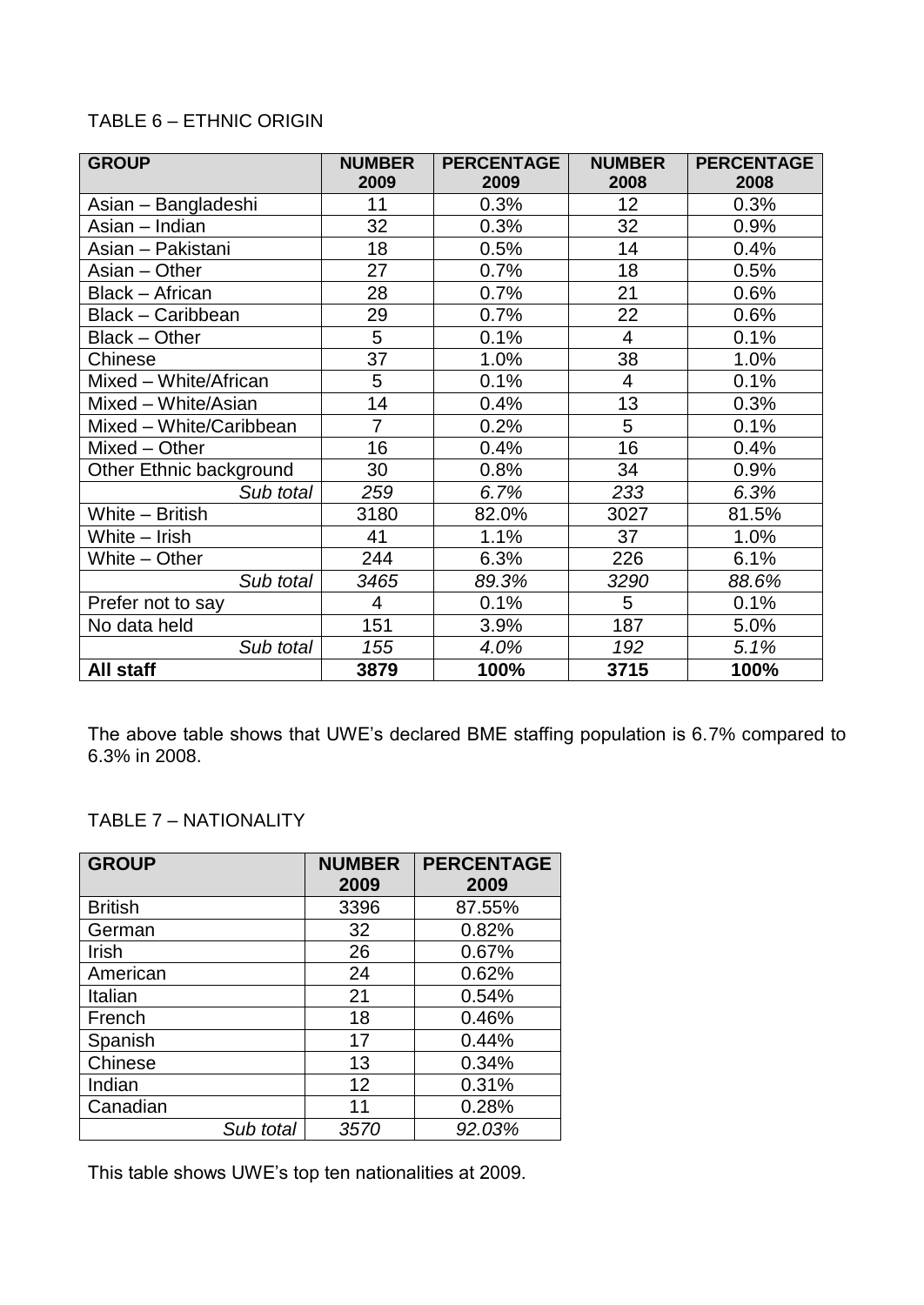#### TABLE 8 – GENDER / ETHNICITY / DISABILITY BY CONTRACT TYPE

| <b>CONTRACT</b><br><b>TYPE</b> | <b>YEAR</b> | <b>ALL</b> |     | <b>MALE</b><br><b>FEMALE</b> |     |     | <b>BME</b> |       | <b>WHITE</b> |       | <b>ETHNICITY</b><br><b>NOT</b><br><b>KNOWN</b> |      | <b>DISABLED</b> |      |      | <b>NOT</b><br><b>DISABLED*</b> | <b>DISABILITY</b><br><b>NOT</b><br><b>KNOWN*</b> |         |  |
|--------------------------------|-------------|------------|-----|------------------------------|-----|-----|------------|-------|--------------|-------|------------------------------------------------|------|-----------------|------|------|--------------------------------|--------------------------------------------------|---------|--|
|                                |             | No.        | No. | %                            | No. | %   | No.        | %     | No.          | $\%$  | <b>No</b>                                      | %    | <b>No</b>       | %    | No.  | %                              | No.                                              | %       |  |
| Permanent                      | 2009        | 3124       | 342 | 43%                          | 782 | 57% | 182        | 5.8%  | 2834         | 90.7% | 108                                            | 3.5% | 130             | 4.2% | 2965 | 94.9%                          | 29                                               | $0.9\%$ |  |
| <b>Fixed Term</b>              | 2009        | 322        | 140 | 43%                          | 182 | 57% | 42         | 13.0% | 270          | 83.9% | 10                                             | 3.1% | 9               | 2.8% | 310  | 96.3%                          |                                                  | 0.9%    |  |
| Temporary                      | 2009        | 433        | 134 | 31%                          | 299 | 69% | 35         | 8.1%  | 361          | 83.4% | 37                                             | 8.5% | 10              | 2.3% | 421  | 97.2%                          | ົ                                                | 0.5%    |  |

\* Figures for "Not Disabled" include "not knowns" for staff who did not respond to the survey. The "Disability Not Known" figure is the number of staff that responded to the survey but preferred not to provide information about disability.

The UWE workforce is: 58% female, 6.7% BME and 3.8% disabled. In 2009 a higher proportion of BME staff were on fixed term or temporary contracts.

#### TABLE 9 – GENDER / ETHNICITY / DISABILITY BY MODE OF EMPLOYMENT

| <b>MODE</b> | <b>YEAR</b> | <b>ALL</b> |     | <b>MALE</b>   |      | <b>FEMALE</b> |     | <b>BME</b> |      | <b>WHITE</b>  |           | <b>ETHNICITY</b><br><b>NOT</b><br><b>KNOWN</b> | <b>DISABLED</b> |      |      | <b>NOT</b><br><b>DISABLED*</b> | <b>DISABILITY</b><br><b>NOT</b><br><b>KNOWN*</b> |      |  |
|-------------|-------------|------------|-----|---------------|------|---------------|-----|------------|------|---------------|-----------|------------------------------------------------|-----------------|------|------|--------------------------------|--------------------------------------------------|------|--|
|             |             | No.        | No. | $\frac{9}{6}$ | No.  | %             | No. | $\%$       | No.  | $\frac{9}{6}$ | <b>No</b> | %                                              | <b>No</b>       | %    | No.  | $\%$                           | <b>No</b>                                        | %    |  |
| Full-time   | 2009        | 2254       | 159 | 51%           | 1095 | 49%           | 137 | 6.1%       | 2040 | 90.5%         | 77        | 3.4%                                           | 79              | 3.5% | 2157 | 95.7%                          | 18                                               | 0.8% |  |
| Part-time   | 2009        | 1532       | 436 | 28%           | 1096 | 72%           | 111 | 7.2%       | 1352 | 88.3%         | 69        | 4.5%                                           | 69              | 4.5% | 1447 | 94.5%                          | 16                                               | 1.0% |  |

\* Figures for "Not Disabled" include Not Knowns for staff who did not respond to the survey. The "Disability Not Known" figure is the number of staff that responded to the survey but preferred not to provide information about disability. Excludes TSU temps not in assignment.

The UWE workforce is: 58% female, 6.7% BME and 3.8% disabled. In 2009 a higher proportion of female staff were working part time.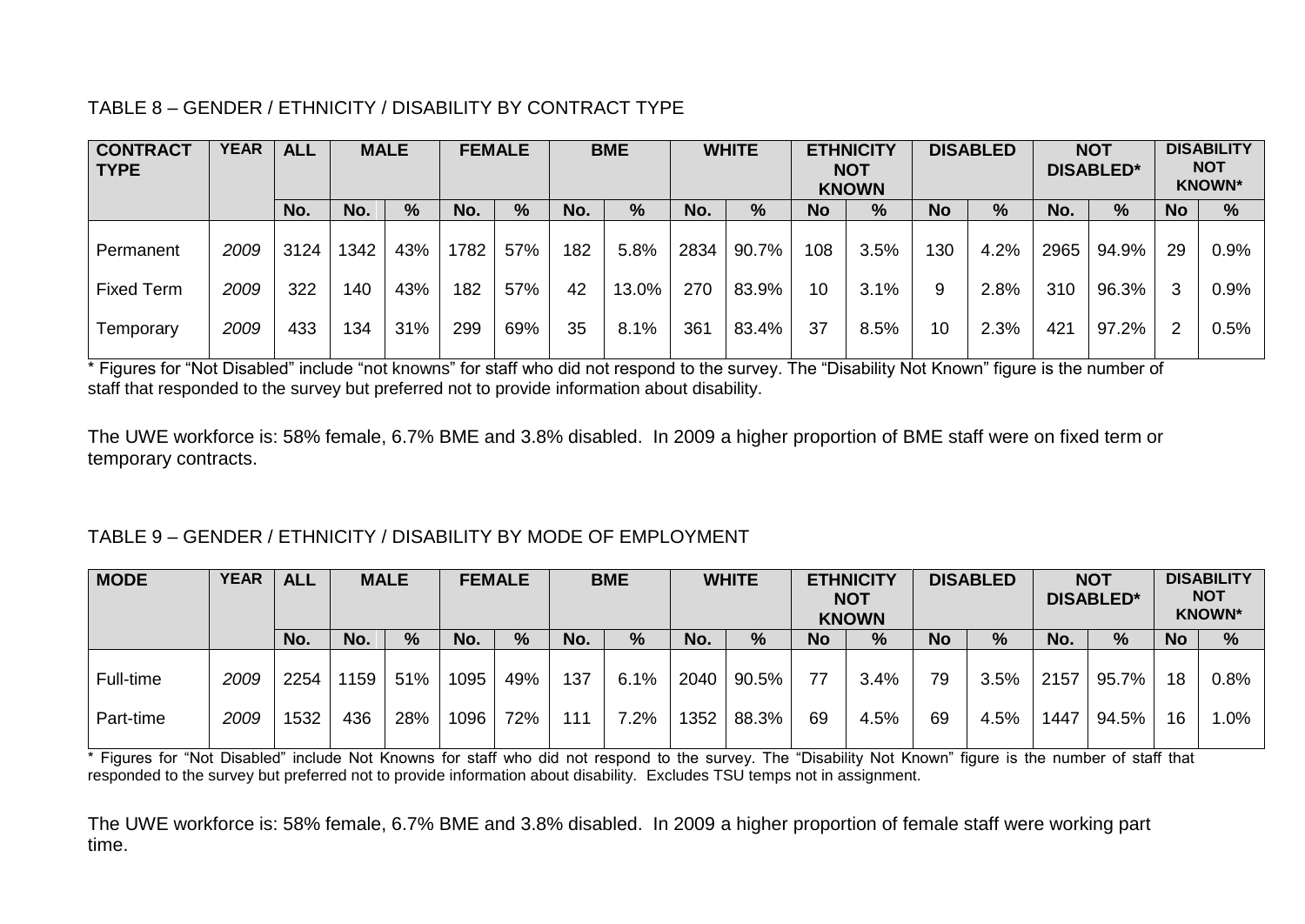### **Section 2 – Staff recruitment**

#### TABLE 10 – RECRUITMENT BY GENDER / ETHNICITY / DISABILITY

|                                                      | <b>ALL</b>          |                     | <b>MALE</b>       | <b>FEMALE</b>       |                   | <b>BME</b>        |                        |                     | <b>WHITE</b>            |                  | <b>ETHNICITY</b><br><b>DISABLED</b><br><b>NOT</b> |                            |                      | <b>NOT</b><br><b>DISABLED*</b> |                         |
|------------------------------------------------------|---------------------|---------------------|-------------------|---------------------|-------------------|-------------------|------------------------|---------------------|-------------------------|------------------|---------------------------------------------------|----------------------------|----------------------|--------------------------------|-------------------------|
|                                                      |                     |                     |                   |                     |                   |                   |                        |                     |                         |                  | <b>KNOWN</b>                                      |                            |                      |                                |                         |
|                                                      | No.                 | No.                 | $\frac{0}{0}$     | No.                 | $\frac{0}{0}$     | No.               | $\frac{0}{0}$          | No.                 | $\frac{0}{0}$           | No.              | $\frac{0}{0}$                                     | No.                        | $\frac{0}{0}$        | No.                            | $\frac{0}{0}$           |
| Oct 08-Sep 09<br>Applied<br>Shortlisted<br>Appointed | 9343<br>1469<br>385 | 4262<br>693<br>175  | 46%<br>47%<br>45% | 5081<br>776<br>210  | 54%<br>53%<br>55% | 1539<br>166<br>37 | 16.5%<br>11.3%<br>9.6% | 7232<br>1212<br>323 | 77.4%<br>82.5%<br>83.9% | 572<br>91<br>25  | 6.1%<br>6.2%<br>6.5%                              | 139<br>16<br>7             | 1.5%<br>1.1%<br>1.8% | 9204<br>1453<br>378            | 98.5%<br>98.9%<br>98.2% |
| Oct 07-Sep 08<br>Applied<br>Shortlisted<br>Appointed | 5989<br>1473<br>367 | 2683<br>661<br>173  | 45%<br>45%<br>47% | 3306<br>812<br>194  | 55%<br>55%<br>53% | 919<br>149<br>25  | 15.3%<br>10.1%<br>6.8% | 4445<br>1194<br>314 | 74.2%<br>81.1%<br>85.6% | 625<br>130<br>28 | 10.4%<br>8.8%<br>7.6%                             | 23<br>5<br>0               | 0.4%<br>0.3%<br>0%   | 5966<br>1468<br>367            | 99.6%<br>99.7%<br>100%  |
| Oct 06-Sep 07<br>Applied<br>Shortlisted<br>Appointed | 4881<br>1158<br>312 | 2625<br>571<br>164  | 54%<br>49%<br>53% | 2256<br>587<br>148  | 46%<br>51%<br>47% | 820<br>127<br>27  | 16.8%<br>11.0%<br>8.7% | 3617<br>957<br>266  | 74.1%<br>82.6%<br>85.3% | 444<br>74<br>19  | 9.1%<br>6.4%<br>6.1%                              | 21<br>5<br>0               | 0.4%<br>0.4%<br>0%   | 4860<br>1153<br>312            | 99.6%<br>99.6%<br>100%  |
| Oct 02-Sep03<br>Applied<br>Shortlisted<br>Appointed  | 6301<br>1360<br>409 | 3142<br>599<br>179  | 50%<br>44%<br>44% | 3159<br>761<br>230  | 50%<br>56%<br>56% | 620<br>90<br>18   | 9.8%<br>6.6%<br>4.4%   | 4694<br>1046<br>299 | 74.5%<br>76.9%<br>73.1% | 987<br>224<br>92 | 15.7%<br>16.5%<br>22.5%                           | 24<br>5<br>1               | 0.4%<br>0.4%<br>0.2% | 6277<br>1355<br>408            | 99.6%<br>99.6%<br>99.8% |
| Oct 98-Sep99<br>Applied<br>Shortlisted<br>Appointed  | 5798<br>1250<br>301 | 2465<br>436<br>111  | 43%<br>35%<br>37% | 3323<br>814<br>190  | 57%<br>65%<br>63% | 323<br>54<br>11   | 5.6%<br>4.3%<br>3.7%   | 5071<br>1121<br>270 | 87.5%<br>89.7%<br>89.7% | 404<br>75<br>20  | 7.0%<br>6.0%<br>6.6%                              | 51<br>8<br>$\Omega$        | 0.9%<br>0.6%<br>0%   | 5747<br>1242<br>301            | 99.1%<br>99.4%<br>100%  |
| Oct 94-Sep95<br>Applied<br>Shortlisted<br>Appointed  | 6735<br>2339<br>294 | 3144<br>1018<br>126 | 46%<br>44%<br>43% | 3641<br>1321<br>168 | 54%<br>56%<br>57% | 376<br>148<br>8   | 5.6%<br>6.3%<br>2.7%   | 5727<br>1933<br>256 | 85.0%<br>82.6%<br>87.1% | 632<br>258<br>30 | 9.4%<br>11.0%<br>10.2%                            | 94<br>13<br>$\overline{2}$ | 1.4%<br>0.6%<br>0.7% | 6641<br>2326<br>2929           | 98.6%<br>99.4%<br>99.3% |

\* Figures for "Not Disabled" include applicants who did not provide data.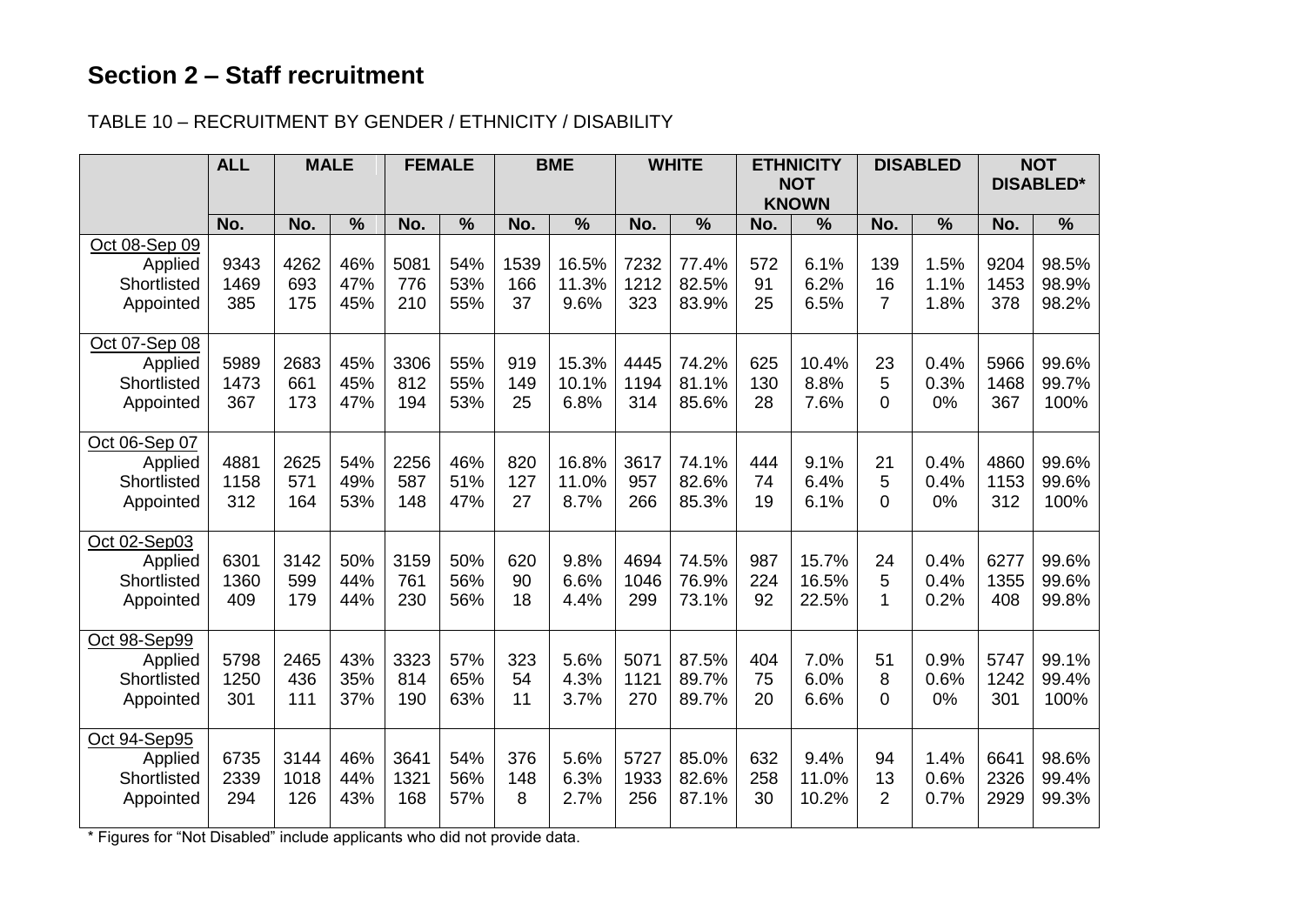In 2008/09 the number of job applicants increased by 56% over 2007/08, although the number of posts has shown only a marginal increase; this increase is most likely to be attributable to the impact of the economic downturn on the labour market.

The figures show that the success rate for female applicants through the recruitment process over the past 13 years is generally the same or better than for male applicants.

In 2008/09 BME applicants increased by 67% and white applicants by 63% over the previous year and there was a significant reduction in applicants not declaring their ethnicity.

A higher proportion of BME applicants were appointed to UWE posts than in any other previous year, although BME applicants still have a lower rate through the recruitment process than non-BME staff.

In 2008/09 applicants declaring a disability increased over the previous year.

A new equality and diversity monitoring form was introduced for applicants in summer 2009; this is likely to lead to more applicants declaring their ethnicity or a disability in future.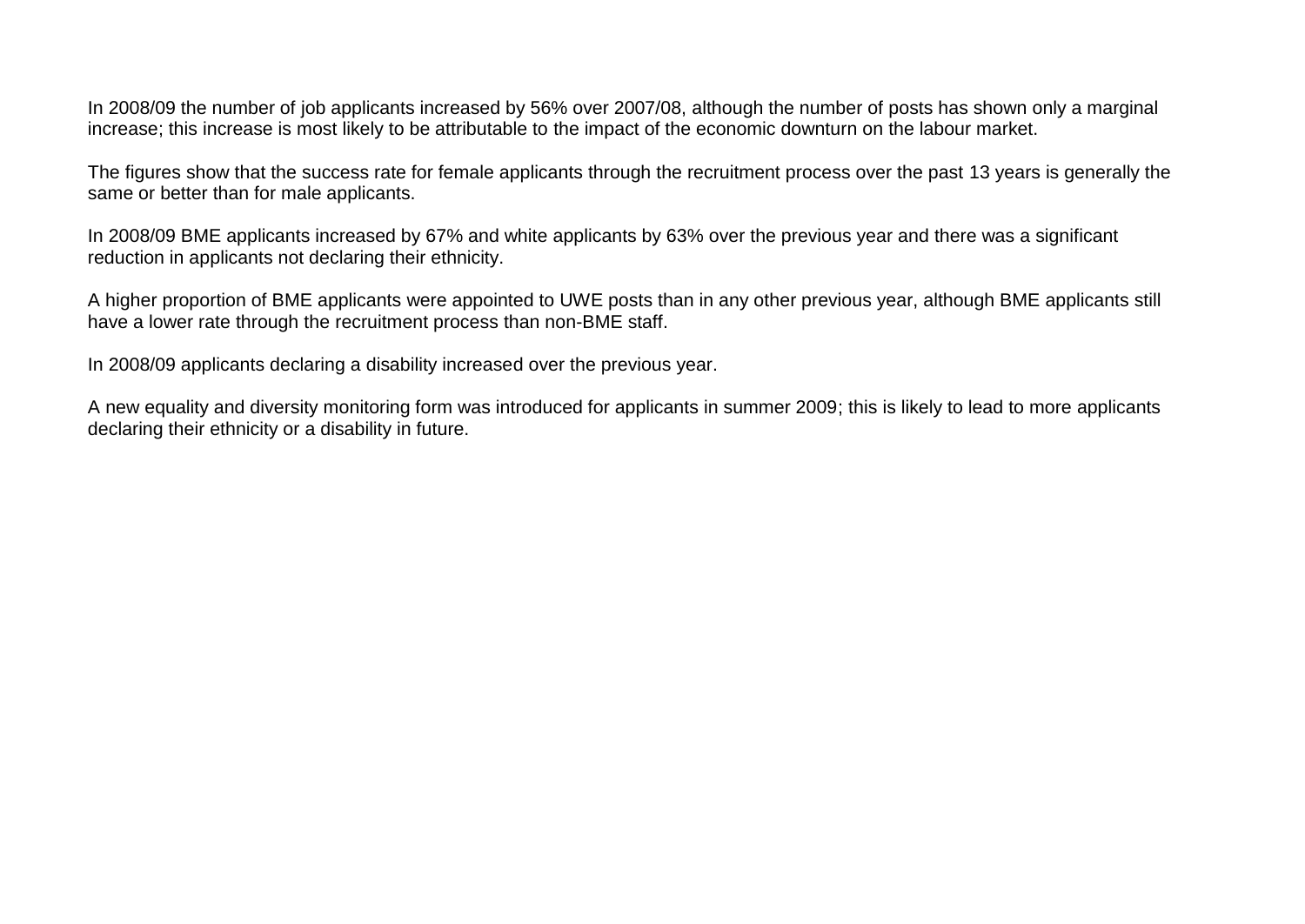|                                                      | <b>ALL</b>        |                 | <b>MALE</b>       |                   | <b>FEMALE</b>     |                | <b>BME</b>            |                   | <b>WHITE</b>            |                | <b>ETHNICITY</b><br><b>NOT</b><br><b>KNOWN</b> |                           | <b>DISABLED</b>       |                   | <b>NOT</b><br><b>DISABLED*</b> |
|------------------------------------------------------|-------------------|-----------------|-------------------|-------------------|-------------------|----------------|-----------------------|-------------------|-------------------------|----------------|------------------------------------------------|---------------------------|-----------------------|-------------------|--------------------------------|
|                                                      | No.               | No.             | %                 | No.               | %                 | No.            | $\frac{0}{0}$         | No.               | $\frac{0}{0}$           | No.            | $\frac{9}{6}$                                  | No.                       | $\frac{0}{0}$         | No.               | $\frac{0}{0}$                  |
| Oct 08-Sep-09<br>Applied<br>Shortlisted<br>Appointed | 718<br>262<br>113 | 265<br>88<br>38 | 37%<br>34%<br>34% | 453<br>174<br>75  | 63%<br>66%<br>66% | 88<br>16<br>9  | 12.3%<br>6.1%<br>8.0% | 573<br>219<br>95  | 79.8%<br>83.6%<br>84.1% | 57<br>27<br>9  | 7.9%<br>10.3%<br>8.0%                          | 16<br>5<br>$\overline{2}$ | 2.2%<br>1.9%<br>1.8%  | 702<br>257<br>111 | 97.8%<br>98.1%<br>98.2%        |
| Oct 07-Sep-08<br>Applied<br>Shortlisted<br>Appointed | 718<br>352<br>138 | 238<br>96<br>36 | 33%<br>27%<br>26% | 480<br>256<br>102 | 67%<br>73%<br>74% | 80<br>26<br>9  | 11.1%<br>7.4%<br>6.5% | 590<br>299<br>116 | 82.2%<br>84.9%<br>84.1% | 48<br>27<br>13 | 6.7%<br>7.7%<br>9.4%                           | 7<br>0                    | 1.0%<br>0.3%<br>$0\%$ | 711<br>351<br>138 | 99.0%<br>99.7%<br>100%         |
| Oct 06-Sep 07<br>Applied<br>Shortlisted<br>Appointed | 650<br>359<br>177 | 230<br>96<br>47 | 35%<br>27%<br>27% | 420<br>263<br>130 | 65%<br>73%<br>73% | 88<br>26<br>14 | 13.5%<br>7.2%<br>7.9% | 504<br>294<br>143 | 77.5%<br>81.9%<br>80.8% | 58<br>39<br>20 | 8.9%<br>10.9%<br>11.3%                         | 0<br>0<br>0               | $0\%$<br>0%<br>0%     | 650<br>359<br>177 | 100%<br>100%<br>100%           |

#### TABLE 11 - RECRUITMENT TO THE TEMPORARY STAFF UNIT BANK

\* Figures for "Not Disabled" include applicants who did not provide data.

In 2008/09 the number of applicants has remained constant despite the economic downturn. Fewer temporary staff have left the bank so the University has had less need to open the bank to new applicants. The proportion of BME applicants and disabled applicants has slightly increased. Otherwise the figures in table 11 show that the same data patterns exist in the recruitment of temporary staff as for other recruitment: ie. an increase in the success rate of BME applicants and applicants with disabilities.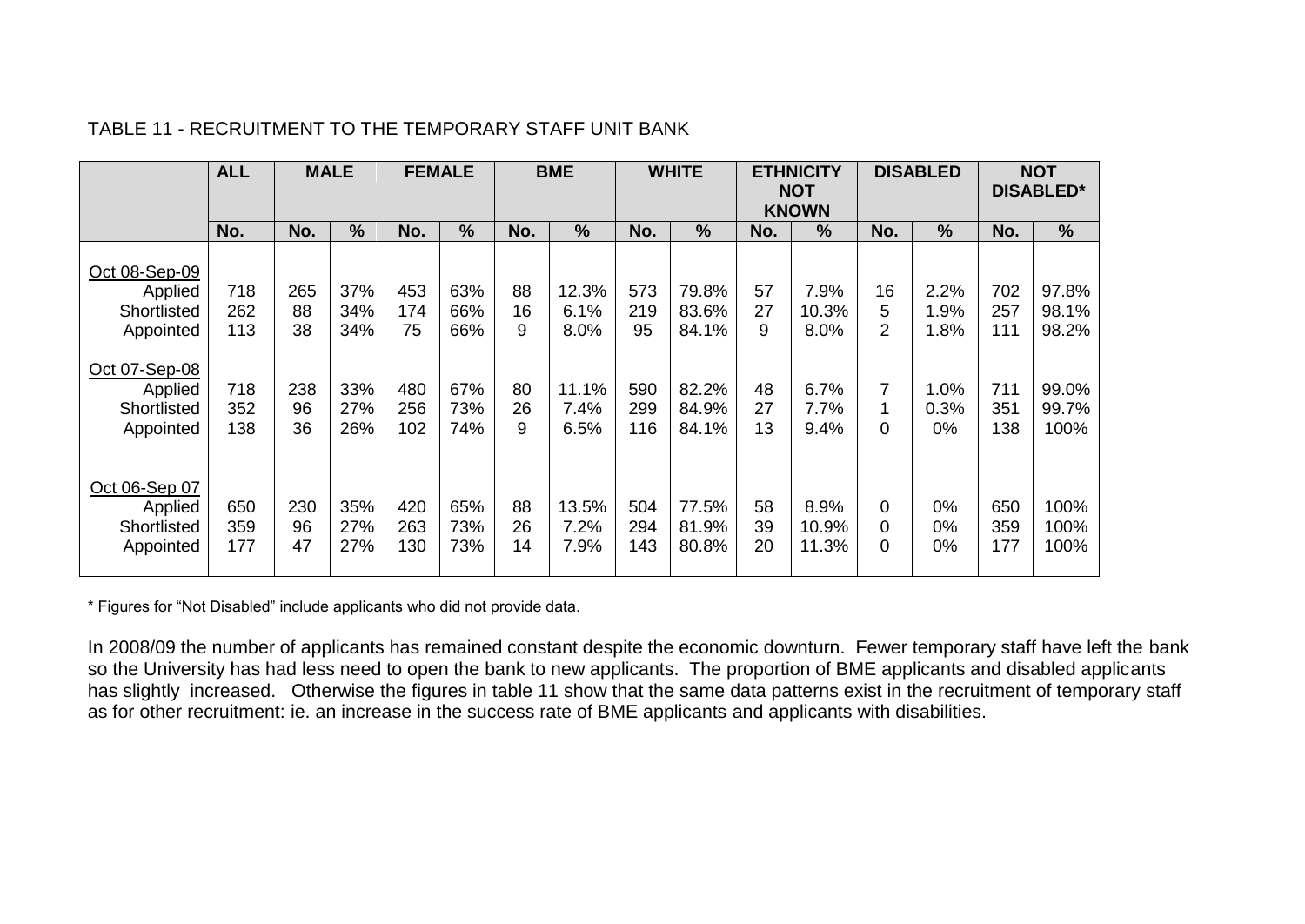#### **Section 3 – Leavers**

#### TABLE 12 – LEAVERS BY CATEGORY: 2009

| <b>LEAVER CATEGORY</b>     | <b>NUMBER</b> | <b>MALE</b>    | <b>FEMALE</b>  | <b>BME</b>      | <b>WHITE</b>   | <b>ETHNICITY</b><br><b>NOT</b> | <b>DISABLED</b>              | <b>NOT</b><br><b>DISABLED</b> |
|----------------------------|---------------|----------------|----------------|-----------------|----------------|--------------------------------|------------------------------|-------------------------------|
|                            |               |                |                |                 |                | <b>KNOWN</b>                   |                              |                               |
| Resignation                | 110           | 41             | 69             | 7               | 98             | 5                              | 4                            | 106                           |
| <b>Voluntary Severance</b> | 50            | 17             | 33             | $\overline{2}$  | 48             |                                | $\overline{2}$               | 48                            |
| End of fixed term          | 46            | 24             | 22             | 6               | 37             | 3                              | 3                            | 43                            |
| contract                   |               |                |                |                 |                |                                |                              |                               |
| Age 65 retirement          | 26            | 17             | $9$            |                 | 26             |                                |                              | 26                            |
| Early retirement           | 18            | $\overline{7}$ | 11             | 1               | 17             |                                |                              | 18                            |
| Maternity leave non-       | 6             |                | 6              |                 | 5              | 1                              |                              | 6                             |
| return                     |               |                |                |                 |                |                                |                              |                               |
| III Health                 | 4             | 3              |                |                 | 4              |                                |                              | 3                             |
| Death                      | 3             | $\overline{2}$ |                |                 | 3              |                                |                              | 3                             |
| <b>Dismissal</b>           | 5             | 3              | $\overline{2}$ | 1               | 4              |                                |                              | 5                             |
| Redundancy                 | 8             | $\overline{2}$ | 6              | 3               | 5              |                                |                              | 8                             |
| ALL LEAVERS - 2009         | 276           | 116<br>(42%)   | 160<br>(58%)   | 20<br>(7.2%)    | 247<br>(89.5%) | 9<br>$(3.3\%)$                 | 10 <sup>°</sup><br>$(3.6\%)$ | 269<br>(97.5%)                |
| ALL LEAVERS - 2008         | 321           | 143<br>(45%)   | 178<br>(55%)   | 19<br>$(5.9\%)$ | 297<br>(92.5%) | 5<br>$(1.6\%)$                 | 9<br>(2.8%)                  | 312<br>(97.2%)                |

\* Figures for "Not Disabled" include staff who have not provided data The analysis excludes hourly paid and temporary staff.

The UWE workforce is 56% female, 6% BME and 4% disabled. In 2009 the rate of leaving by gender and disability is broadly in proportion to their populations; a slightly higher proportion of BME staff were leavers.

The data shows an annual turnover rate of 7.5% (excluding fixed term contract expiry) compared to 9.6% for 2008..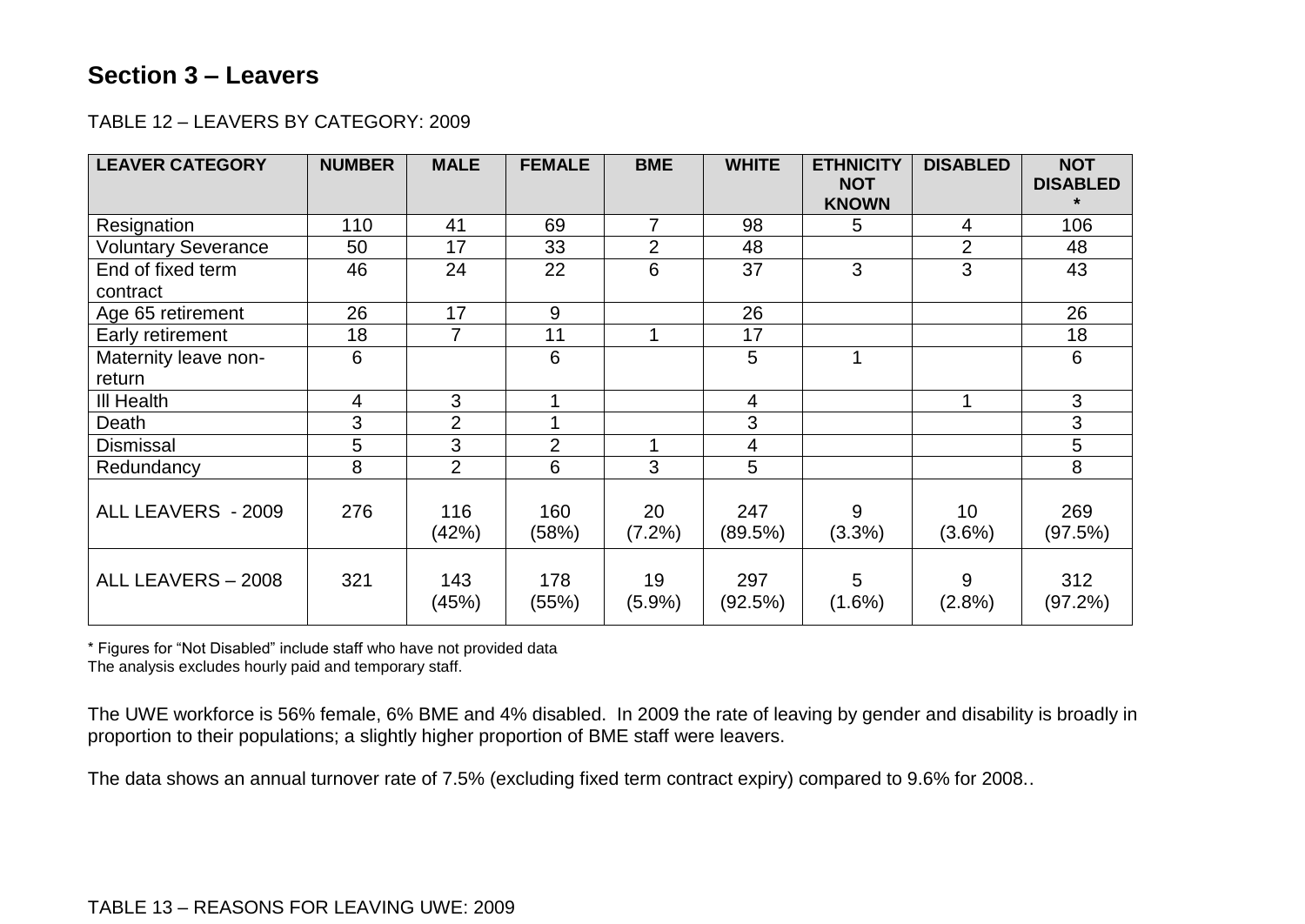| <b>REASON</b>                 | <b>ACADEMIC +</b><br><b>SENIOR</b><br><b>MANAGEMENT</b> | <b>PROFESSIONAL</b><br><b>SUPPORT STAFF</b> | <b>TOTALS</b><br>2009 | <b>TOTALS</b><br>2008 |
|-------------------------------|---------------------------------------------------------|---------------------------------------------|-----------------------|-----------------------|
| Moving from area              |                                                         | 2                                           | $\overline{2}$        | 14                    |
| Return to education           | 1                                                       |                                             | $\overline{2}$        | 3                     |
| Giving up employment          | $\overline{3}$                                          |                                             | 4                     | $\overline{13}$       |
| Personal/domestic             | $\overline{2}$                                          | 5                                           | $\overline{7}$        | 14                    |
| Promotion/career development  | $\overline{3}$                                          | 6                                           | 9                     | 25                    |
| Travel problems               | 4                                                       |                                             | 5                     | 10                    |
| Physical work environment     | 1                                                       |                                             | $\overline{2}$        | $\overline{2}$        |
| Organisational culture        | 5                                                       | 5                                           | 10                    | $\overline{13}$       |
| Management style              | $\overline{2}$                                          | $\overline{4}$                              | 6                     | 13                    |
| Working relations             | 1                                                       | $\overline{2}$                              | $\overline{3}$        | 5                     |
| Workload/stress               | 3                                                       | $\overline{2}$                              | 5                     | 13                    |
| <b>Conditions of service</b>  |                                                         |                                             | $\mathbf 0$           | $\overline{2}$        |
| <b>Discrimination</b>         |                                                         |                                             | $\overline{0}$        | $\overline{1}$        |
| Retirement                    | $6\phantom{1}6$                                         | 7                                           | 13                    | 27                    |
| Redundancy                    | 5                                                       | 7                                           | 12                    | 14                    |
| III health                    | 3                                                       |                                             | 3                     | $\overline{4}$        |
| End of fixed term contract    | 6                                                       | $\overline{2}$                              | 8                     | 9                     |
| Greater job satisfaction      | 4                                                       | 10                                          | 14                    | 20                    |
| Personal satisfaction         | 3                                                       | 11                                          | 14                    | 20                    |
| More training and development | $\overline{2}$                                          | $\overline{2}$                              | $\overline{4}$        | 7                     |
| Better career prospects       | 4                                                       | 6                                           | 10                    | 17                    |
| Better service conditions     | $\overline{2}$                                          |                                             | $\overline{2}$        | 5                     |
| <b>Higher salary</b>          | $\overline{3}$                                          | $\overline{2}$                              | $\overline{5}$        | 18                    |
| Change of work pattern        | $\overline{2}$                                          | 4                                           | 6                     | 14                    |
| <b>RESPONSE RATES</b>         |                                                         |                                             |                       |                       |
|                               | 21 (23.6%)                                              | 30 (23.8%)                                  | 51 (24%)              | 105(34%)              |

#### Notes:

Data is taken from exit questionnaires completed by staff leaving the University. 126 questionnaires were sent out in this 12 month period. Leavers can indicate more than one reason for leaving.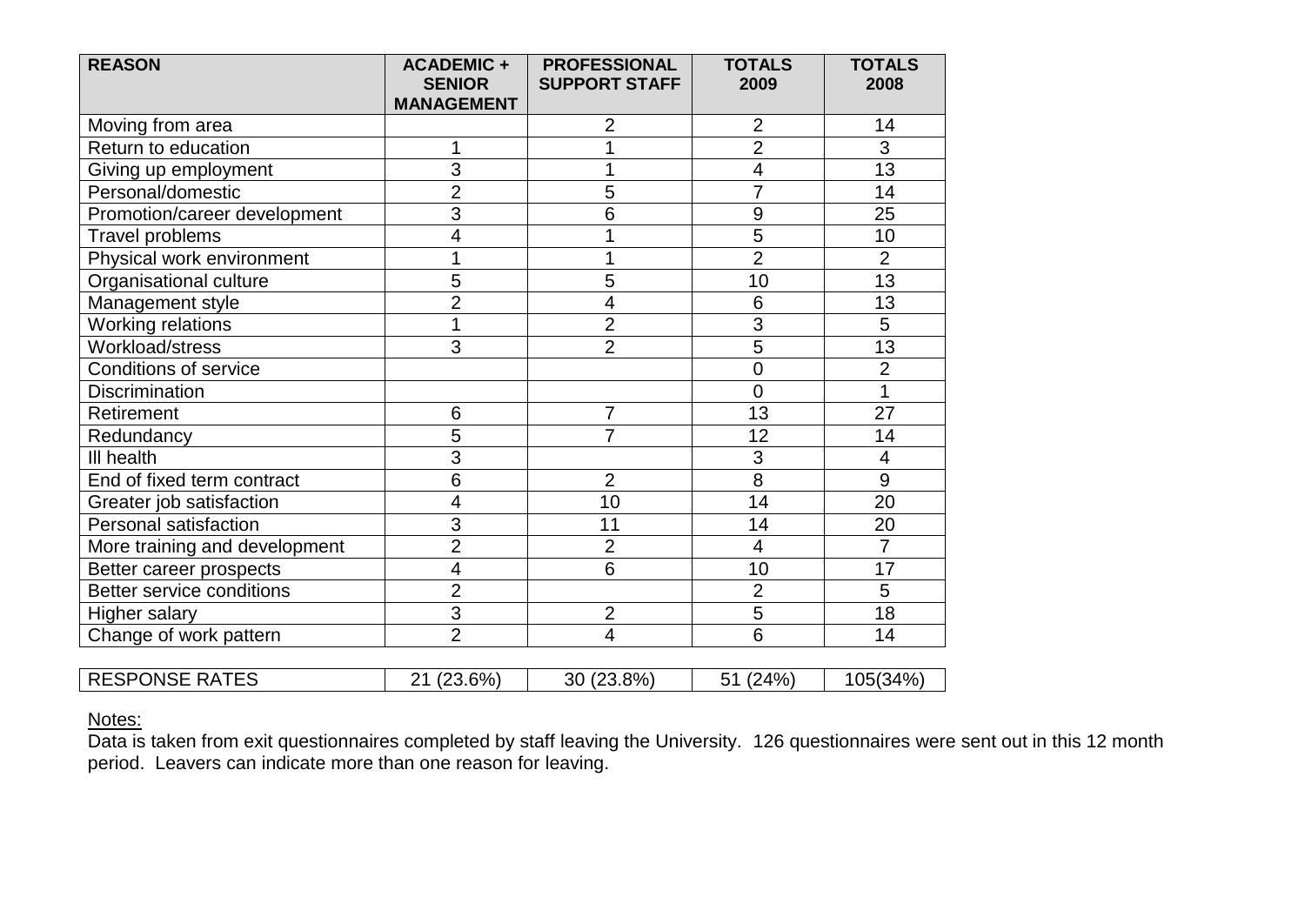#### **Section 4 –Staff development and career progression**

| Year         | <b>ALL</b>   |            | <b>MALE</b> | <b>FEMALE</b> |            |            | <b>BME</b>   |              | <b>WHITE</b>   | <b>ETHNICITY</b><br><b>NOT KNOWN</b> |              |           | <b>DISABLED</b> |              | <b>NOT</b><br><b>DISABLED*</b> |
|--------------|--------------|------------|-------------|---------------|------------|------------|--------------|--------------|----------------|--------------------------------------|--------------|-----------|-----------------|--------------|--------------------------------|
|              | No.          | No.        | %           | No.           | %          | No.        | %            | No.          | %              | No.                                  | %            | No.       | $\frac{0}{0}$   | No.          | %                              |
| 2009<br>2008 | 3582<br>2861 | 141<br>808 | 32%<br>28%  | 2441<br>2053  | 68%<br>72% | 244<br>148 | 6.8%<br>5.2% | 3239<br>2615 | 90.4%<br>91.4% | 99<br>98                             | 2.8%<br>3.4% | 165<br>49 | 4.6%<br>1.7%    | 3417<br>2812 | 95.4%<br>98.3%                 |

TABLE 14 – INTERNAL TRAINING ATTENDANCES

The UWE workforce is: 58% female, 6.7% BME and 3.8% disabled. In 2009 internal training attendances increased by over 25% and were made up of a higher proportion of female staff, a nearly equal proportion of BME staff and a higher proportion of disabled staff.

#### TABLE 15 – CAREER PROGRESSION ANALYSIS

| <b>YEAR</b> |           | <b>TOTAL</b> |           | <b>MALE</b> |           | <b>FEMALE</b> |           | <b>BME</b> |           | <b>WHITE</b> |     | <b>ETHNICITY</b><br><b>NOT KNOWN</b> |           | <b>DISABLED</b> |     | <b>NOT</b><br><b>DISABLED*</b> |
|-------------|-----------|--------------|-----------|-------------|-----------|---------------|-----------|------------|-----------|--------------|-----|--------------------------------------|-----------|-----------------|-----|--------------------------------|
|             | <b>No</b> | %            | <b>No</b> | %           | <b>No</b> | %             | <b>No</b> | %          | <b>No</b> | %            | No. | %                                    | <b>No</b> | %               | No. | %                              |
|             |           |              |           |             |           |               |           |            |           |              |     |                                      |           |                 |     |                                |
| 2009        | 185       | 6.2%         | 67        | 5.1%        | 18        | $7.0\%$       | 8         | 4.2%       | 171       | 6.3%         | 6   | 6.7%                                 | ⌒         | $.7\%$          | 183 | 6.4%                           |
| 2008        | 312       | 10.7%        | 134       | 10.5%       | 178       | 10.9%         | 10        | 5.8%       | 294       | 11.1%        | 8   | 9.1%                                 | 13        | 9.8%            | 299 | 10.8%                          |
| 2007        | 217       | 7%،/         | 72        | 5.8%        | 145       | 9.2%          | 10        | 6.9%       | 201       | 7.7%         | 6   | 8.5%                                 | ⌒         | 5.6%            | 214 | 7.7%                           |
| 2006        | 311       | 11.3%        | 122       | 10.4%       | 189       | 12.1%         | 11        | $.2\%$     | 290       | 11.5%        | 10  | 14.1%                                | 4         | $2.3\%$         | 307 | 11.4%                          |
| 2005        | 259       | 9.6%         | 95        | 8.1%        | 164       | 10.8%         | 15        | 11.2%      | 242       | 9.7%         | っ   | 2.7%                                 | 4         | 8.0%            | 255 | 9.7%                           |
|             |           |              |           |             |           |               |           |            |           |              |     |                                      |           |                 |     |                                |

% indicates the proportion of the particular group having career progression, not the proportion of all the progression occurrences. \* Figures for "Not Disabled" include staff who have not provided data.

Over the last 5 years career progression opportunities have been taken up in slightly higher proportion by female staff compared to male staff, in lower proportion by BME staff compared to white staff, and in lower proportion by known disabled staff. The data analysed by each type of career progression opportunity (promotion, regrading, secondment, and temporary up-grade) is shown in table 13 below.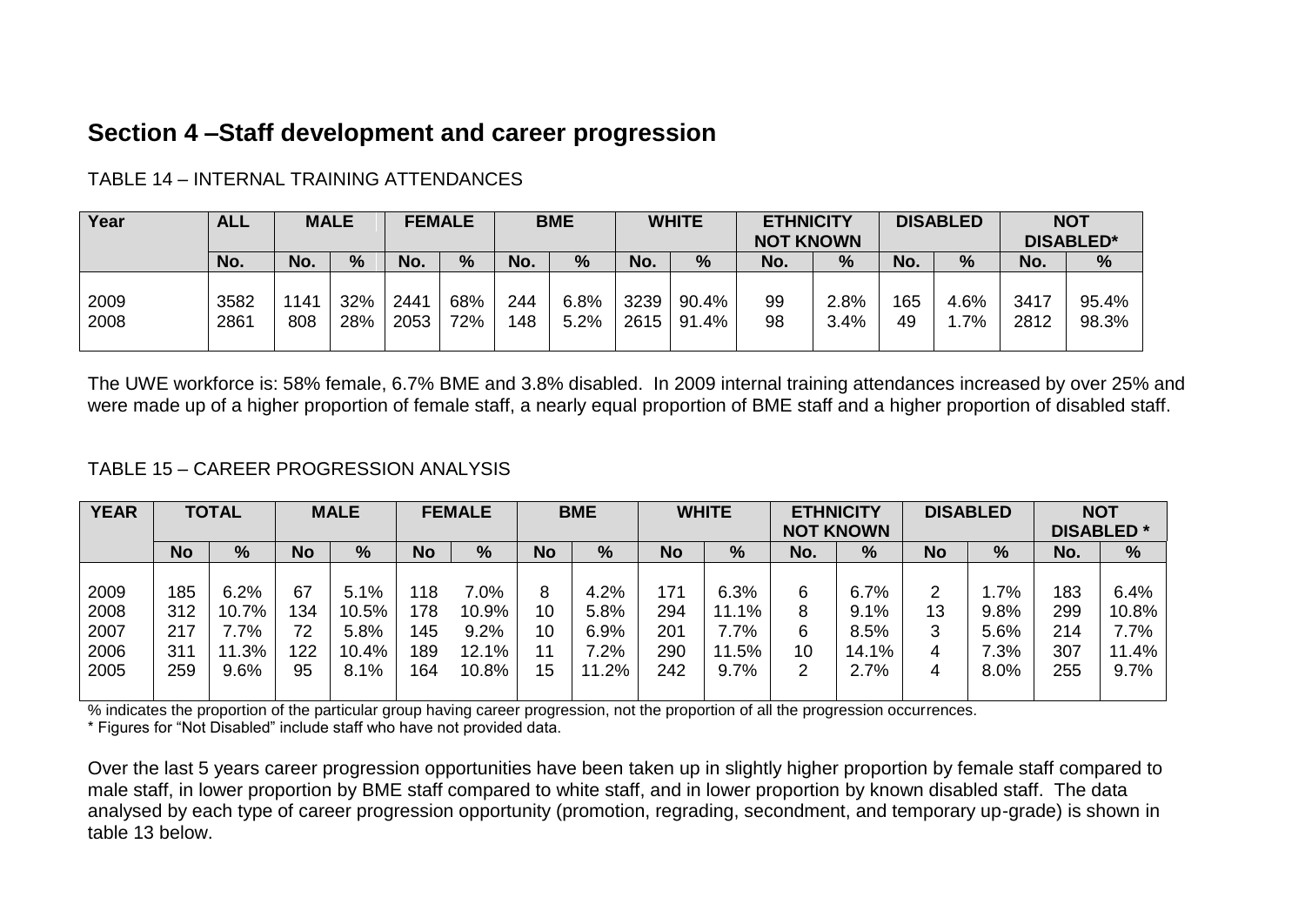#### TABLE 16 – CAREER PROGRESSION ANALYSIS BY TYPE

| <b>TYPE</b> | <b>YEAR</b> |           | <b>TOTAL</b>  |                | <b>MALE</b>   |           | <b>FEMALE</b> |                | <b>BME</b>    |           | <b>WHITE</b> |                | <b>ETHNICITY</b><br><b>NOT KNOWN</b> |                | <b>DISABLED</b> |           | <b>NOT</b><br><b>DISABLED*</b> |
|-------------|-------------|-----------|---------------|----------------|---------------|-----------|---------------|----------------|---------------|-----------|--------------|----------------|--------------------------------------|----------------|-----------------|-----------|--------------------------------|
|             |             | <b>No</b> | $\frac{0}{0}$ | <b>No</b>      | $\frac{9}{6}$ | <b>No</b> | $\frac{0}{0}$ | <b>No</b>      | $\frac{9}{6}$ | <b>No</b> | %            | No.            | %                                    | <b>No</b>      | $\frac{0}{0}$   | <b>No</b> | $\frac{9}{6}$                  |
|             |             |           |               |                |               |           |               |                |               |           |              |                |                                      |                |                 |           |                                |
| Promotion   | 2009        | 49        | 1.6%          | 17             | 1.3%          | 32        | 1.9%          | $\overline{2}$ | 1.1%          | 43        | 1.6%         | 4              | 4.5%                                 | 0              | $0\%$           | 49        | 1.7%                           |
|             | 2008        | 63        | 2.2%          | 23             | 1.8%          | 40        | 2.5%          | 0              | 0%            | 61        | 2.3%         | 2              | 2.3%                                 | 2              | 1.5%            | 61        | 2.3%                           |
|             | 2007        | 64        | 2.3%          | 22             | 1.8%          | 42        | 2.7%          | 4              | 2.8%          | 57        | 2.2%         | 3              | 4.2%                                 |                | 1.9%            | 63        | 2.3%                           |
|             | 2006        | 68        | 2.5%          | 20             | 1.7%          | 48        | 3.1%          | 3              | 2.0%          | 62        | 2.5%         | 3              | 4.2%                                 | 1              | 1.8%            | 67        | 2.5%                           |
|             | 2005        | 50        | 1.9%          | 13             | 1.1%          | 37        | 2.4%          | 1              | 0.7%          | 48        | 1.9%         | 1              | 1.4%                                 | 0              | 0%              | 50        | 1.9%                           |
| Regrading   | 2009        | 46        | 1.5%          | 19             | 1.4%          | 27        | 1.6%          | $\mathbf{1}$   | 0.5%          | 43        | 1.6%         | $\overline{2}$ | 2.2%                                 | 1              | 0.8%            | 45        | 1.6%                           |
|             | 2008        | 47        | 1.6%          | 26             | 2.0%          | 21        | 1.3%          | 6              | 3.5%          | 40        | 1.5%         |                | 1.1%                                 | 3              | 2.3%            | 44        | 1.7%                           |
|             | 2007        | 64        | 2.3%          | 22             | 1.8%          | 42        | 3.4%          | $\overline{2}$ | 1.4%          | 61        | 2.3%         | 1              | 1.4%                                 |                | 1.9%            | 63        | 2.3%                           |
|             | 2006        | 118       | 4.3%          | 54             | 4.6%          | 64        | 5.4%          | 4              | 2.6%          | 111       | 4.4%         | 3              | 4.2%                                 | 3              | 5.5%            | 115       | 4.3%                           |
|             | 2005        | 139       | 5.2%          | 50             | 4.3%          | 89        | 7.6%          | 11             | 8.2%          | 127       | 5.1%         | 1              | 1.4%                                 | 3              | 6.0%            | 136       | 5.1%                           |
| Secondment  | 2009        | 43        | 1.4%          | 16             | 1.2%          | 27        | 1.6%          | $\mathbf 1$    | 0.5%          | 42        | 1.5%         | $\mathbf 0$    | 0%                                   | $\overline{0}$ | 0%              | 43        | 1.5%                           |
|             | 2008        | 138       | 4.8%          | 60             | 4.7%          | 78        | 4.8%          | 3              | 1.7%          | 131       | 5.0%         | 4              | 4.5%                                 | 4              | 3.0%            | 134       | 5.0%                           |
|             | 2007        | 20        | 0.7%          | 4              | 0.3%          | 16        | 1.0%          | 1              | 0.7%          | 19        | 0.7%         | $\mathbf 0$    | 0%                                   | 0              | 0%              | 20        | 0.7%                           |
|             | 2006        | 21        | 0.8%          |                | 0.1%          | 20        | 1.3%          | $\overline{2}$ | 1.3%          | 19        | 0.8%         | $\mathbf 0$    | 0%                                   | 0              | 0%              | 21        | 0.8%                           |
|             | 2005        | 12        | 0.4%          | $\overline{2}$ | 0.2%          | 10        | 0.7%          | 0              | 0%            | 12        | 0.5%         | $\mathbf 0$    | 0%                                   | 0              | $0\%$           | 12        | 0.5%                           |
| Temporary   | 2009        | 47        | 1.6%          | 15             | 1.1%          | 32        | 1.9%          | 4              | 2.1%          | 43        | 1.6%         | $\mathbf 0$    | 0%                                   | 1              | 0.8%            | 46        | 1.6%                           |
| Upgrade     | 2008        | 64        | 2.2%          | 25             | 2.0%          | 39        | 2.4%          | $\mathbf{1}$   | 0.6%          | 62        | 2.3%         | 1              | 1.1%                                 | $\overline{4}$ | 3.0%            | 60        | 2.2%                           |
|             | 2007        | 69        | 2.4%          | 24             | 1.9%          | 45        | 2.8%          | 3              | 2.1%          | 64        | 2.5%         | $\overline{2}$ | 2.8%                                 |                | 1.9%            | 68        | 2.5%                           |
|             | 2006        | 104       | 3.8%          | 47             | 4.0%          | 57        | 3.6%          | $\overline{2}$ | 1.3%          | 98        | 3.9%         | 4              | 5.6%                                 | 0              | 0%              | 104       | 3.9%                           |
|             | 2005        | 58        | 2.2%          | 30             | 2.6%          | 28        | 1.8%          | 3              | 2.2%          | 55        | 2.2%         | $\mathbf 0$    | 0%                                   | 1              | 2.0%            | 57        | 2.2%                           |
|             |             |           |               |                |               |           |               |                |               |           |              |                |                                      |                |                 |           |                                |

The increase in secondments in 2008 was mainly due to appointments made to I and J grade academic management posts in the new faculties. \* Figures for "Not Disabled" include staff who have not provided data.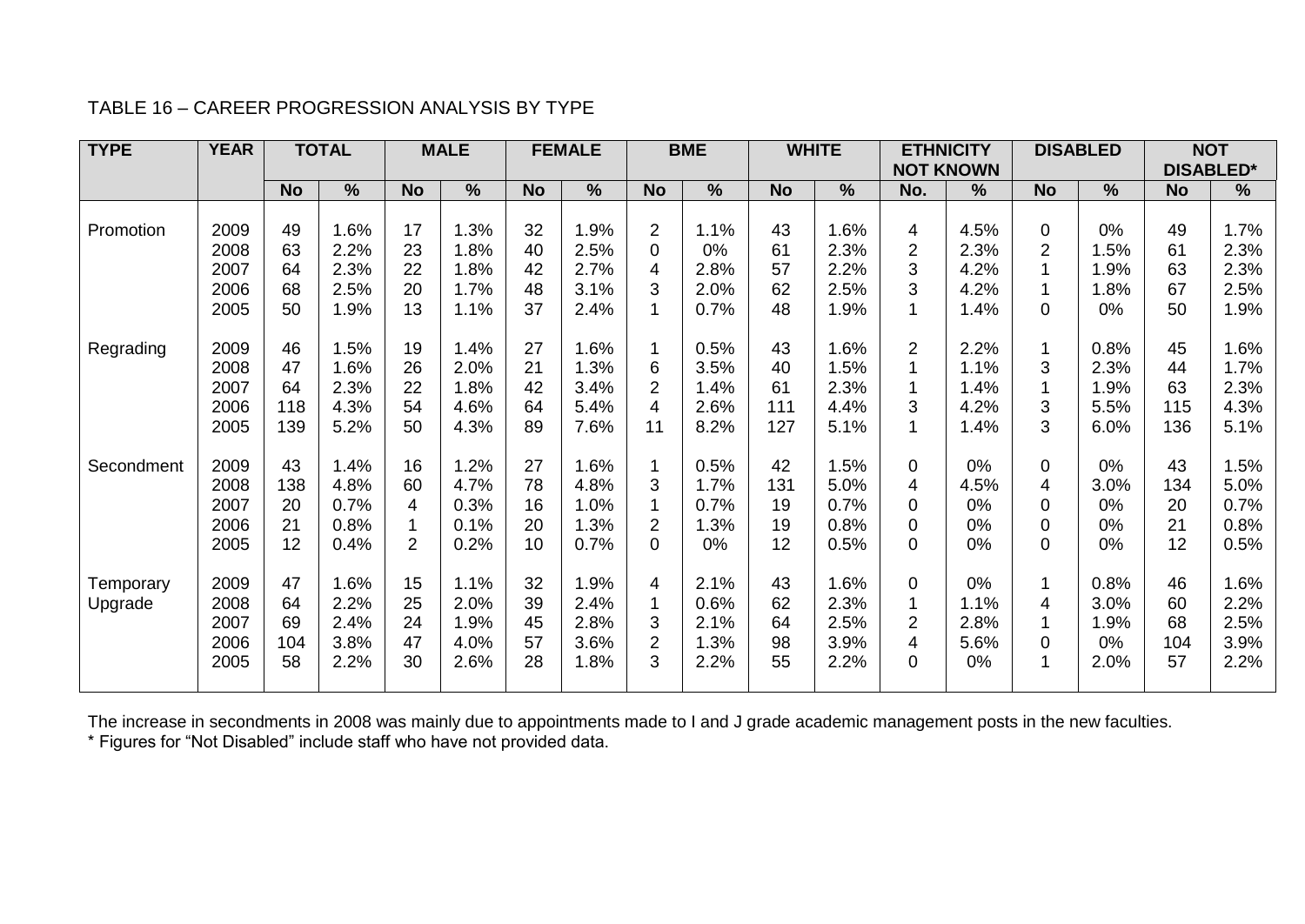#### **Section 5 – Formal procedures**

#### TABLE 17 – STAFF GRIEVANCES

| <b>YEAR</b> | <b>ALL</b>          |     | <b>MALE</b> |     | <b>FEMALE</b> |     | <b>BME</b> |     | <b>WHITE</b> | <b>ETHNICITY</b>         | <b>NOT KNOWN</b> |     | <b>DISABLED</b> |     | <b>NOT</b><br><b>DISABLED*</b> |
|-------------|---------------------|-----|-------------|-----|---------------|-----|------------|-----|--------------|--------------------------|------------------|-----|-----------------|-----|--------------------------------|
|             | No.                 | No. | $\%$        | No. | %             | No. | %          | No. | %            | No.                      | %                | No. | %               | No. | $\frac{9}{6}$                  |
| 2008        | 13                  |     | 38%         | O   | 62%           |     | 7%         | 12  | 92.3%        |                          | 0%               | -   | 23.1%           | 10  | 76.9%                          |
| 2009        | $***04$<br><u>_</u> | 13  | 72%         |     | 28%           |     |            | 18  | 100%         | $\overline{\phantom{0}}$ |                  |     | 7%<br>16.7      | 15  | 83.3%                          |

\* Figures for "Not Disabled" include staff who have not provided data. \*\* Includes 3 group grievances not included in equality analyses.

The number of formal grievances in 2009 has increased significantly from 2008. The UWE workforce (including HPLs and TSU) is: 58% female, 6.7% BME and 3.8% disabled, therefore in 2009 staff grievances were brought by a siginificantly higher proportion of male staff and of non-BME staff, and a significantly higher proportion of disabled staff. However it is difficult to ascribe statistical significance to the data due to low numbers.

#### TABLE 18 – STAFF DISCIPLINARIES

| <b>YEAR/TYPE</b>       | <b>ALL</b> |     | <b>MALE</b> |     | <b>FEMALE</b> |     | <b>BME</b> |     | <b>WHITE</b> | <b>ETHNICITY</b> | <b>NOT KNOWN</b> |     | <b>DISABLED</b> |        | <b>NOT</b><br><b>DISABLED*</b> |
|------------------------|------------|-----|-------------|-----|---------------|-----|------------|-----|--------------|------------------|------------------|-----|-----------------|--------|--------------------------------|
|                        | No.        | No. | $\%$        | No. | $\frac{9}{6}$ | No. | $\%$       | No. | $\%$         | No.              | %                | No. | %               | No.    | $\frac{0}{0}$                  |
| $\frac{2009}{$ Conduct |            |     |             |     |               |     |            |     |              |                  |                  |     |                 |        |                                |
|                        | 11         |     |             | 3   |               | 0   |            | 9   |              |                  |                  | 0   |                 | 11     |                                |
| Capability             |            | n   |             |     |               | 0   |            | ◠   |              |                  |                  | 0   |                 | ◠<br>ت |                                |
| Performance            |            |     |             |     |               |     |            |     |              |                  |                  |     |                 | ◠<br>▵ |                                |
|                        |            |     |             |     |               |     |            |     |              |                  |                  |     |                 |        |                                |
| <b>Total 2008</b>      | 14         | a   | 64%         | 5   | 36%           | 3   | 21.4%      | 11  | 78.6%        |                  |                  | ົ   | 14.3%           | 12     | 5.7%                           |
| <b>Total 2009</b>      | 17         | 12  | 71%         | 5   | 29%           |     | 5.9%       | 12  | 70.6%        |                  | 23.5%            |     | 5.9%            | 16     | 94.1%                          |

\* Figures for "Not Disabled" include staff who have not provided data.

The UWE workforce (including HPLs and TSU) is: 58% female, 6.7% BME and 3.8% disabled. Therefore in 2009 formal procedures were initiated for a significantly lower proportion of female staff, and a slightly lower proportion of BME staff and a higher proportion of disabled staff. However it is difficult to ascribe statistical significant to the data due to low numbers.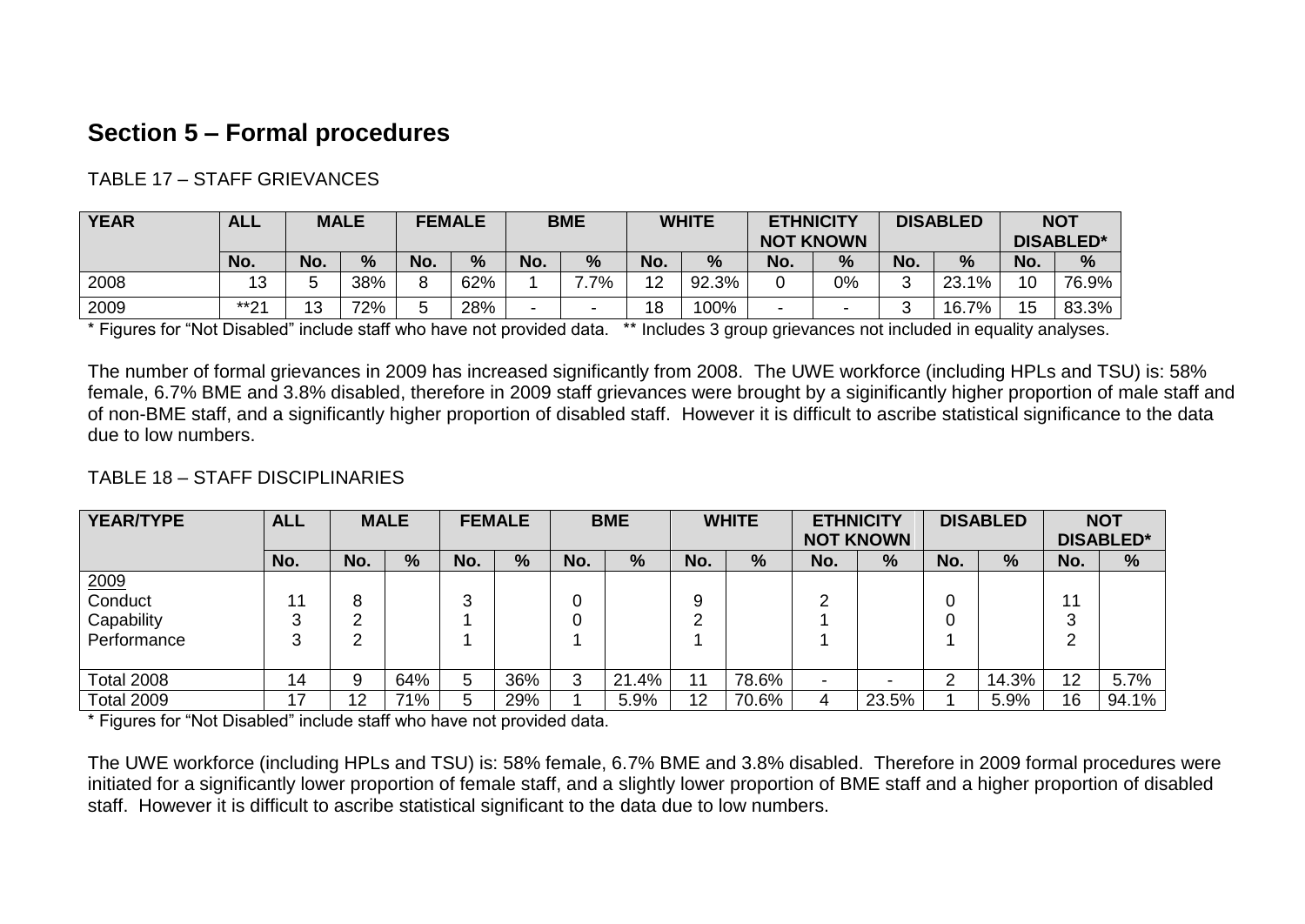#### **Section 6 – Sickness absence**

TABLE 19 - SICKNESS ABSENCE RATES BY FACULTY/SERVICE (January 2009 to December 2009)

| <b>FACULTY/SERVICE</b>              | <b>DAYS LOST</b><br>2009 | <b>INCIDENTS</b><br>2009 | <b>ABSENCE</b><br><b>RATE 2009</b> | <b>DAYS LOST</b><br>2008 | <b>ABSENCE</b><br><b>RATE 2008</b> |
|-------------------------------------|--------------------------|--------------------------|------------------------------------|--------------------------|------------------------------------|
| <b>Bristol Business School</b>      | 1,238                    | 176                      | 2.23%                              | 566                      | 1.83%                              |
| <b>Creative Arts</b>                | 779                      | 164                      | 1.36%                              | 940                      | 1.18%                              |
| <b>Environment and Technology</b>   | 1,781                    | 383                      | 1.45%                              | 2,270                    | 1.78%                              |
| <b>Health and Life Sciences</b>     | 2,237                    | 452                      | 1.60%                              | 3,687                    | 2.45%                              |
| Social Sciences and Humanities      | 1,753                    | 382                      | 1.69%                              | 1,929                    | 1.81%                              |
| Faculty sub total                   |                          |                          | 1.65%                              |                          | 1.94%                              |
| <b>Academic Registry</b>            | 385                      | 94                       | 3.94%                              | 229                      | 2.14%                              |
| Admissions and International Rct.   | 308                      | 54                       | 3.69%                              | 128                      | 1.75%                              |
| Directorate*                        | 92                       | 38                       | 1.19%                              | 316                      | 3.64%                              |
| <b>Facilities</b>                   | 5,102                    | 875                      | 4.34%                              | 6434                     | 5.48%                              |
| Finance                             | 411                      | 91                       | 2.75%                              | 294                      | 2.01%                              |
| <b>Human Resources</b>              | 312                      | 84                       | 2.36%                              | 305                      | 2.57%                              |
| <b>IT Services</b>                  | 701                      | 253                      | 1.87%                              | 726                      | 2.76%                              |
| <b>Library Services</b>             | 788                      | 314                      | 2.09%                              | 1043                     | 2.70%                              |
| Marketing and Communications        | 89                       | 50                       | 1.23%                              | 70                       | 1.14%                              |
| <b>Outreach Centre</b>              | 97                       | 14                       | 3.63%                              | 29                       | 1.16%                              |
| Research, Business and Innovation   | 233                      | 89                       | 1.77%                              | 139                      | 1.26%                              |
| Secretariat                         | 40                       | $\overline{2}$           | 4.81%                              | 33                       | 3.15%                              |
| <b>Student Services</b>             | 551                      | 142                      | 3.12%                              | 351                      | 2.13%                              |
| Service sub total                   |                          |                          | 3.19%                              |                          | 3.71%                              |
| All services excluding manual staff |                          |                          | 2.52%                              |                          | 2.61%                              |
| Manual staff only                   |                          |                          | 5.15%                              |                          | 6.86%                              |
| All staff                           | 16,897                   | 3,657                    | 2.17%                              | 19,489                   | 2.53%                              |

\*Includes Planning & Business Intelligence, Dean of Students and Development & Alumni.

Excludes hourly paid and temporary staff.

In 2009 sickness in both Faculties and Services has reduced slightly compared to 2008. Manual staff sickness is significantly lower.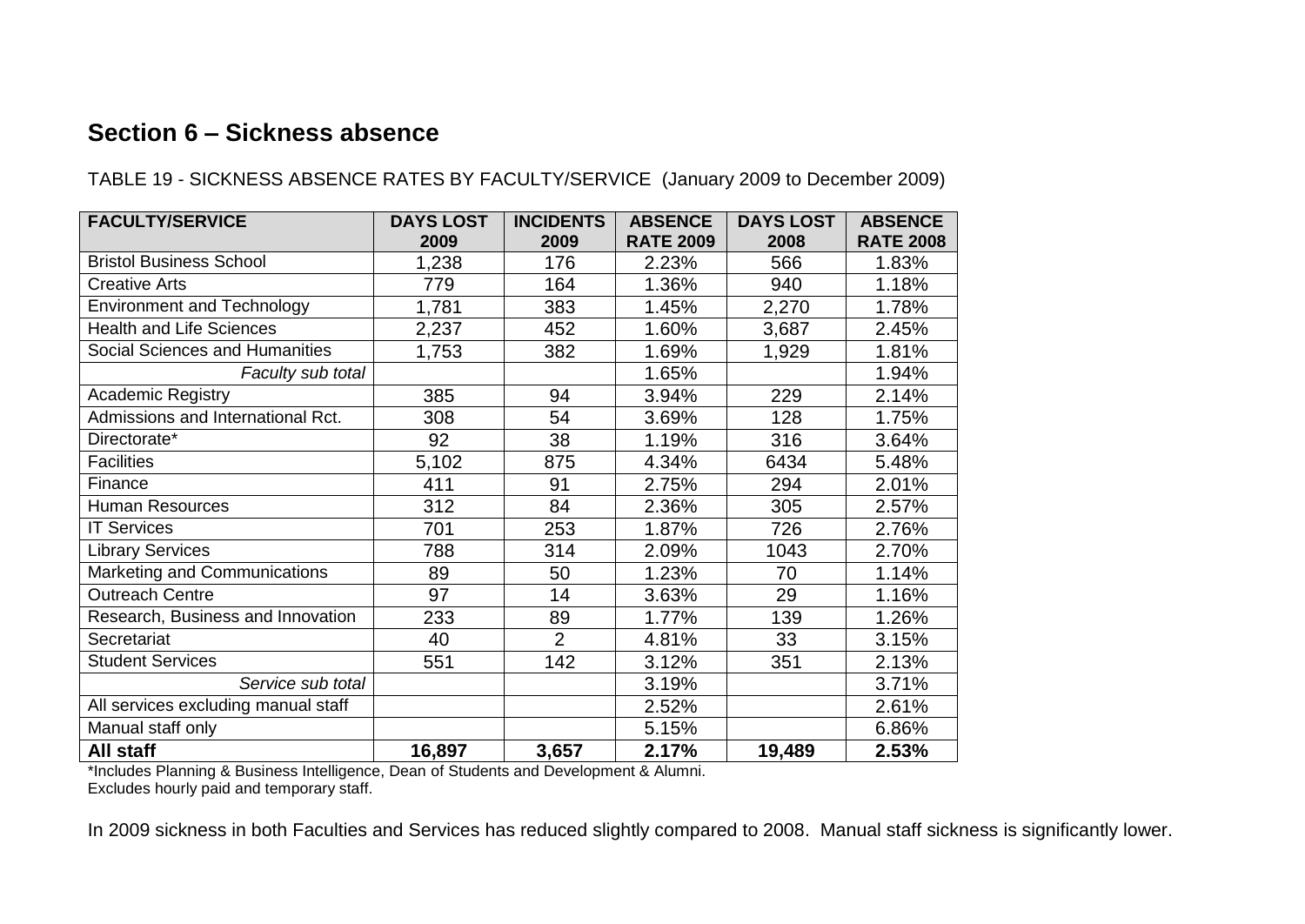#### TABLE 20 - REASONS FOR SICKNESS ABSENCE (January 2009 to December 2009)

#### Proportion of days lost **Proportion of days** lost

| <b>REASON</b>                                                                                                                                                   | 2009 (%)     | 2008 (%)     | <b>REASON</b>                                                                                                                                                                                            | 2009 (%)     | 2008 (%)    |
|-----------------------------------------------------------------------------------------------------------------------------------------------------------------|--------------|--------------|----------------------------------------------------------------------------------------------------------------------------------------------------------------------------------------------------------|--------------|-------------|
| Cold/Flu/Virus                                                                                                                                                  | 19.2%        | 14.5%        | Cold/Flu/Virus                                                                                                                                                                                           | 36.3%        | 33.4%       |
| Stress/Depression                                                                                                                                               | 15.2%        | 15.8%        | Infection                                                                                                                                                                                                | 10.1%        | 11.0%       |
| <b>Hospital Admittance</b>                                                                                                                                      | 14.7%        | 13.2%        | <b>Stomach Complaint</b>                                                                                                                                                                                 | 9.8%         | 10.2%       |
| Infection                                                                                                                                                       | 10.3%        | 11.1%        | Sickness/Diarrhoea                                                                                                                                                                                       | 8.0%         | 7.9%        |
| <b>Injury</b>                                                                                                                                                   | 7.2%         | 8.4%         | Headache/Migraine                                                                                                                                                                                        | 7.7%         | 8.0%        |
| <b>Disease</b>                                                                                                                                                  | 7.1%         | 6.5%         | <b>Hospital Admittance</b>                                                                                                                                                                               | 3.7%         | 3.9%        |
| Back/Sciatica                                                                                                                                                   | 4.1%         | 5.7%         | Not Known                                                                                                                                                                                                | 3.7%         | 2.0%        |
| <b>Stomach Complaint</b>                                                                                                                                        | 3.6%         | 3.9%         | Injury                                                                                                                                                                                                   | 3.2%         | 3.5%        |
| Sickness/Diarrhoea                                                                                                                                              | 3.1%         | 2.6%         | Stress/Depression                                                                                                                                                                                        | 3.2%         | 3.2%        |
| Muscular/Rheumatic                                                                                                                                              | 2.4%         | 3.5%         | Back/Sciatica                                                                                                                                                                                            | 2.8%         | 3.8%        |
| Headache/Migraine                                                                                                                                               | 2.3%         | 2.3%         | Muscular/Rheumatic                                                                                                                                                                                       | 1.8%         | 1.9%        |
| Pain                                                                                                                                                            | 1.8%         | 1.7%         | Pain                                                                                                                                                                                                     | 1.2%         | 1.5%        |
| Not known                                                                                                                                                       | 1.6%         | $1\%$        | Dental/Oral                                                                                                                                                                                              | 1.2%         | 1.6%        |
| Fatigue                                                                                                                                                         | 1.4%         | 3.4%         | <b>Disease</b>                                                                                                                                                                                           | 1.1%         | $< 1\%$     |
| Heart/Blood pressure                                                                                                                                            | 1.2%         | 2.0%         | Dizzy spells                                                                                                                                                                                             | 1.0%         | 1.1%        |
| Maternity related                                                                                                                                               | 1.1%         | $< 1\%$      |                                                                                                                                                                                                          |              |             |
| Dizzy spells                                                                                                                                                    | $< 1\%$      | 1.0%         |                                                                                                                                                                                                          |              |             |
| <b>Arthritis</b><br>Epilepsy<br>Dental/Oral<br>Gynae/Menstral<br>Allergy<br>Hospital appointment<br>Eye problems<br>Asthma<br><b>Diabetes</b><br>Skin complaint | Less than 1% | Less than 1% | Fatigue<br>Hospital appointment<br>Maternity related<br>Allergy<br>Eye problems<br>Gynae/Menstral<br>Heart/Blood pressure<br>Asthma<br><b>Arthritis</b><br><b>Diabetes</b><br>Epilepsy<br>Skin complaint | Less than 1% | Less than 1 |

| <b>REASON</b>                                                                                                                                                                                            | 2009 (%)     | 2008 (%)     |
|----------------------------------------------------------------------------------------------------------------------------------------------------------------------------------------------------------|--------------|--------------|
| Cold/Flu/Virus                                                                                                                                                                                           | 36.3%        | 33.4%        |
| Infection                                                                                                                                                                                                | 10.1%        | 11.0%        |
| <b>Stomach Complaint</b>                                                                                                                                                                                 | 9.8%         | 10.2%        |
| Sickness/Diarrhoea                                                                                                                                                                                       | 8.0%         | 7.9%         |
| Headache/Migraine                                                                                                                                                                                        | 7.7%         | 8.0%         |
| <b>Hospital Admittance</b>                                                                                                                                                                               | 3.7%         | 3.9%         |
| Not Known                                                                                                                                                                                                | 3.7%         | 2.0%         |
| <b>Injury</b>                                                                                                                                                                                            | 3.2%         | 3.5%         |
| Stress/Depression                                                                                                                                                                                        | 3.2%         | 3.2%         |
| Back/Sciatica                                                                                                                                                                                            | 2.8%         | 3.8%         |
| Muscular/Rheumatic                                                                                                                                                                                       | 1.8%         | 1.9%         |
| Pain                                                                                                                                                                                                     | 1.2%         | 1.5%         |
| Dental/Oral                                                                                                                                                                                              | 1.2%         | 1.6%         |
| <b>Disease</b>                                                                                                                                                                                           | 1.1%         | $< 1\%$      |
| Dizzy spells                                                                                                                                                                                             | 1.0%         | 1.1%         |
|                                                                                                                                                                                                          |              |              |
| Fatigue<br>Hospital appointment<br>Maternity related<br>Allergy<br>Eye problems<br>Gynae/Menstral<br>Heart/Blood pressure<br>Asthma<br><b>Arthritis</b><br><b>Diabetes</b><br>Epilepsy<br>Skin complaint | Less than 1% | Less than 1% |

In 2009 cold/flu/virus was the illness causing the most days lost, with 3,482 working days lost in the year compared to 3,026 in 2008. In the previous year stress/depression was the highest cause of days lost. As in 2008, in 2009 cold/flu/virus was the illness with the highest incident rate at 1,445 incidents in the year, compared to 1,381 in 2008.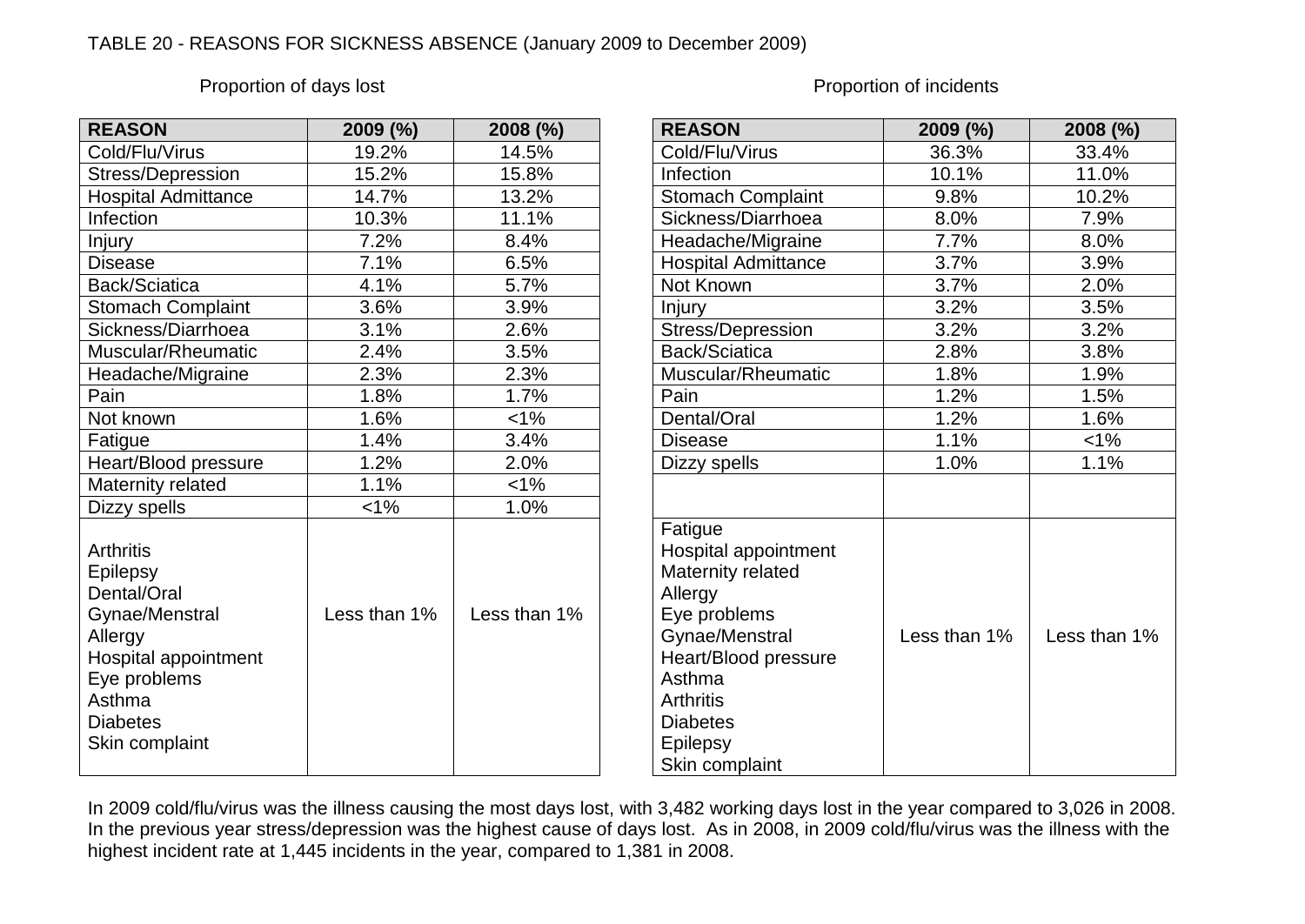#### **Section 7 – Use of employee assistance programme (EAP)**

#### TABLE 21 – USE OF SERVICES

| <b>TYPE</b>                                                               |               | 2008/9      |               |                | 2007/8      |               |
|---------------------------------------------------------------------------|---------------|-------------|---------------|----------------|-------------|---------------|
|                                                                           | <b>TOTAL</b>  | <b>MALE</b> | <b>FEMALE</b> | <b>TOTAL</b>   | <b>MALE</b> | <b>FEMALE</b> |
| Legal information (total)                                                 | 130           | 18          | 112           | 97             | 28          | 69            |
| <b>Employment law</b><br>Other                                            | 31<br>99      |             |               | 15<br>82       |             |               |
| Counselling, advice & information (total)                                 | 113           | 31          | 82            | 114            | 32          | 82            |
| Helpline advice/Info<br>Telephone counselling<br>Face-to-face counselling | 37<br>3<br>73 |             |               | 22<br>14<br>78 |             |               |
| <b>TOTAL USAGE</b>                                                        | 243           | 49 (20%)    | 194 (80%)     | 211            | 60 (28%)    | 151 (72%)     |

The number of staff accessing the services of the Employee Assistance Programme in 2008/09 has increased by 15% compared to 2007/08. The UWE workforce (including HPLs and TSU) is 58% female therefore the data shows that a significantly higher proportion of female staff use the service compared to male staff.